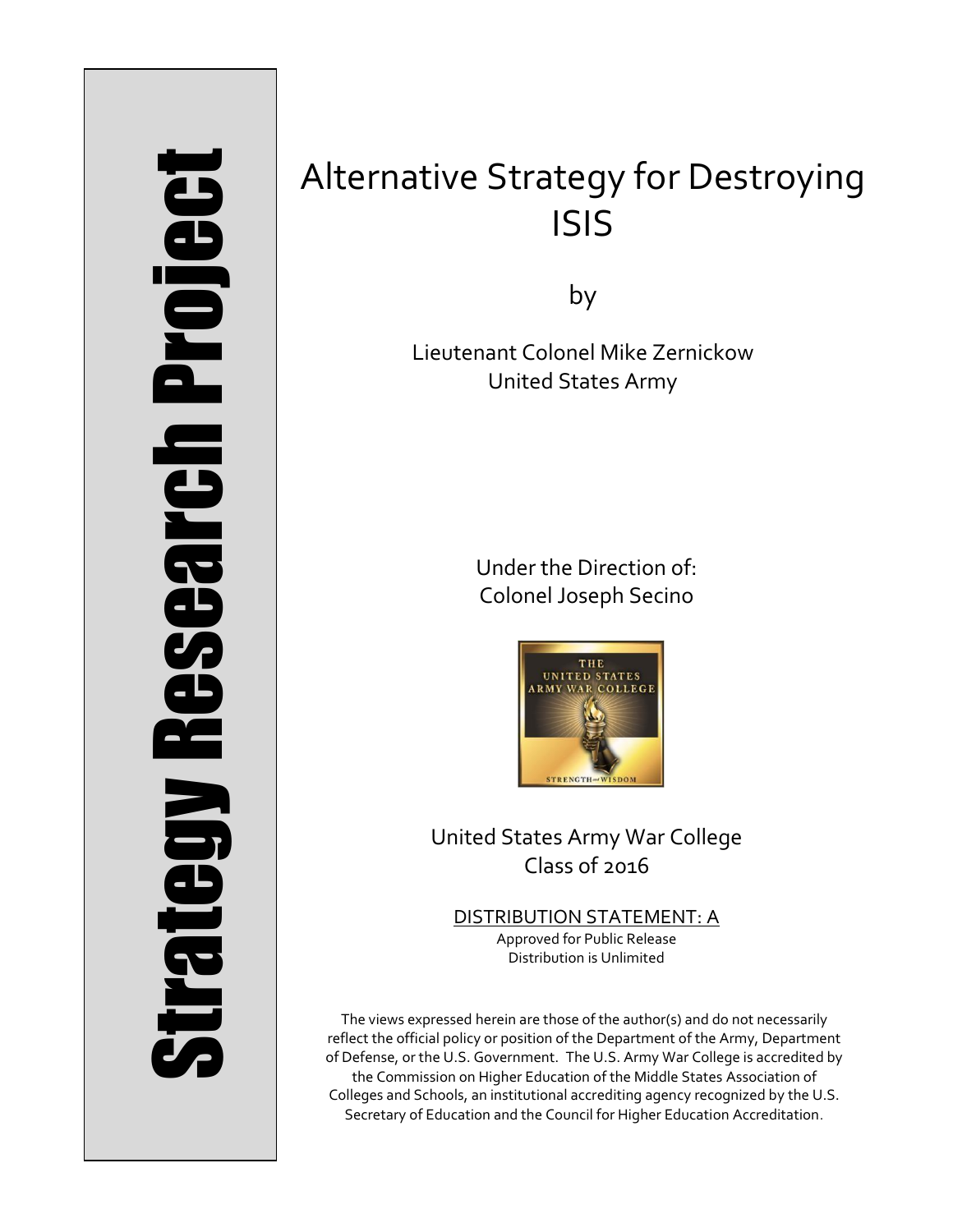| <b>REPORT DOCUMENTATION PAGE</b>                                                                                                                                                                                                                                                                                                                                                                                                                                                                                                                                                                                                                                                                                                                                                                                                                                                                                                                                                                                          |                |                       |                     |                                  | Form Approved--OMB No. 0704-0188                        |  |
|---------------------------------------------------------------------------------------------------------------------------------------------------------------------------------------------------------------------------------------------------------------------------------------------------------------------------------------------------------------------------------------------------------------------------------------------------------------------------------------------------------------------------------------------------------------------------------------------------------------------------------------------------------------------------------------------------------------------------------------------------------------------------------------------------------------------------------------------------------------------------------------------------------------------------------------------------------------------------------------------------------------------------|----------------|-----------------------|---------------------|----------------------------------|---------------------------------------------------------|--|
| The public reporting burden for this collection of information is estimated to average 1 hour per response, including the time for reviewing instructions, searching existing data sources, gathering and<br>maintaining the data needed, and completing and reviewing the collection of information. Send comments regarding this burden estimate or any other aspect of this collection of information, including<br>suggestions for reducing the burden, to Department of Defense, Washington Headguarters Services, Directorate for Information Operations and Reports (0704-0188), 1215 Jefferson Davis Highway, Suite<br>1204, Arlington, VA 22202-4302. Respondents should be aware that notwithstanding any other provision of law, no person shall be subject to any penalty for failing to comply with a collection of information<br>if it does not display a currently valid OMB control number. PLEASE DO NOT RETURN YOUR FORM TO THE ABOVE ADDRESS.                                                         |                |                       |                     |                                  |                                                         |  |
| 1. REPORT DATE (DD-MM-YYYY)                                                                                                                                                                                                                                                                                                                                                                                                                                                                                                                                                                                                                                                                                                                                                                                                                                                                                                                                                                                               | 2. REPORT TYPE |                       |                     |                                  | 3. DATES COVERED (From - To)                            |  |
| STRATEGY RESEARCH PROJECT<br>01-04-2016                                                                                                                                                                                                                                                                                                                                                                                                                                                                                                                                                                                                                                                                                                                                                                                                                                                                                                                                                                                   |                |                       |                     |                                  |                                                         |  |
| <b>4. TITLE AND SUBTITLE</b>                                                                                                                                                                                                                                                                                                                                                                                                                                                                                                                                                                                                                                                                                                                                                                                                                                                                                                                                                                                              |                |                       |                     | <b>5a. CONTRACT NUMBER</b>       |                                                         |  |
| Alternative Strategy for Destroying ISIS                                                                                                                                                                                                                                                                                                                                                                                                                                                                                                                                                                                                                                                                                                                                                                                                                                                                                                                                                                                  |                |                       |                     |                                  | <b>5b. GRANT NUMBER</b>                                 |  |
|                                                                                                                                                                                                                                                                                                                                                                                                                                                                                                                                                                                                                                                                                                                                                                                                                                                                                                                                                                                                                           |                |                       |                     |                                  | 5c. PROGRAM ELEMENT NUMBER                              |  |
| 6. AUTHOR(S)                                                                                                                                                                                                                                                                                                                                                                                                                                                                                                                                                                                                                                                                                                                                                                                                                                                                                                                                                                                                              |                |                       |                     | <b>5d. PROJECT NUMBER</b>        |                                                         |  |
| Lieutenant Colonel Mike Zernickow                                                                                                                                                                                                                                                                                                                                                                                                                                                                                                                                                                                                                                                                                                                                                                                                                                                                                                                                                                                         |                |                       |                     |                                  | <b>5e. TASK NUMBER</b>                                  |  |
| <b>United States Army</b>                                                                                                                                                                                                                                                                                                                                                                                                                                                                                                                                                                                                                                                                                                                                                                                                                                                                                                                                                                                                 |                |                       |                     |                                  |                                                         |  |
|                                                                                                                                                                                                                                                                                                                                                                                                                                                                                                                                                                                                                                                                                                                                                                                                                                                                                                                                                                                                                           |                |                       |                     |                                  | <b>5f. WORK UNIT NUMBER</b>                             |  |
| 7. PERFORMING ORGANIZATION NAME(S) AND ADDRESS(ES)<br><b>Colonel Joseph Secino</b>                                                                                                                                                                                                                                                                                                                                                                                                                                                                                                                                                                                                                                                                                                                                                                                                                                                                                                                                        |                |                       |                     |                                  | 8. PERFORMING ORGANIZATION<br><b>REPORT NUMBER</b>      |  |
| 9. SPONSORING/MONITORING AGENCY NAME(S) AND ADDRESS(ES)                                                                                                                                                                                                                                                                                                                                                                                                                                                                                                                                                                                                                                                                                                                                                                                                                                                                                                                                                                   |                |                       |                     | 10. SPONSOR/MONITOR'S ACRONYM(S) |                                                         |  |
| U.S. Army War College, 122 Forbes Avenue, Carlisle, PA 17013                                                                                                                                                                                                                                                                                                                                                                                                                                                                                                                                                                                                                                                                                                                                                                                                                                                                                                                                                              |                |                       |                     |                                  | <b>11. SPONSOR/MONITOR'S REPORT</b><br><b>NUMBER(S)</b> |  |
| <b>12. DISTRIBUTION / AVAILABILITY STATEMENT</b><br>Distribution A: Approved for Public Release. Distribution is Unlimited.<br>Please consider submitting to DTIC for worldwide availability? YES: $\square$ or NO: $\boxtimes$ (student check one)<br>YES: $\Box$ or NO: $\boxtimes$ (PA check one)<br>Project Adviser recommends DTIC submission?                                                                                                                                                                                                                                                                                                                                                                                                                                                                                                                                                                                                                                                                       |                |                       |                     |                                  |                                                         |  |
| <b>13. SUPPLEMENTARY NOTES</b><br>Word Count: 6,236                                                                                                                                                                                                                                                                                                                                                                                                                                                                                                                                                                                                                                                                                                                                                                                                                                                                                                                                                                       |                |                       |                     |                                  |                                                         |  |
| <b>14. ABSTRACT</b><br>In spring 2013, the world sees the emergence of ISIS as a terrorist organization as they start wreaking<br>havoc in Syria and Iraq. ISIS now controls territory to give them operational capability and to manage<br>logistics. Terrorism is the dominant feature today, and ISIS is now attacking abroad. Based on their radical<br>ideology, destroying ISIS is important to maintaining regional / global order and security. The current<br>United States strategy hinges on destroying ISIS through a comprehensive air campaign and limited<br>advisors operating in Syria and Iraq. The preponderance of the burden to date has been placed on the<br>United States due to a limited coalition not willing to contribute as much military power or resources. The<br>United States needs to take a different approach in U.S. foreign policy and build a stronger coalition<br>through diplomacy. Without effective boots the ground, a coalition of necessity is required to destroy ISIS. |                |                       |                     |                                  |                                                         |  |
| <b>15. SUBJECT TERMS</b><br>DIME, Coalition of Necessity                                                                                                                                                                                                                                                                                                                                                                                                                                                                                                                                                                                                                                                                                                                                                                                                                                                                                                                                                                  |                |                       |                     |                                  |                                                         |  |
| 16. SECURITY CLASSIFICATION OF:                                                                                                                                                                                                                                                                                                                                                                                                                                                                                                                                                                                                                                                                                                                                                                                                                                                                                                                                                                                           |                | <b>17. LIMITATION</b> | 18. NUMBER OF PAGES |                                  | 19a. NAME OF RESPONSIBLE PERSON                         |  |
| a. REPORT<br><b>b. ABSTRACT</b>                                                                                                                                                                                                                                                                                                                                                                                                                                                                                                                                                                                                                                                                                                                                                                                                                                                                                                                                                                                           | c. THIS PAGE   | OF ABSTRACT           | 28                  |                                  | 19b. TELEPHONE NUMBER (w/area code)                     |  |
| UU<br>UU                                                                                                                                                                                                                                                                                                                                                                                                                                                                                                                                                                                                                                                                                                                                                                                                                                                                                                                                                                                                                  | UU             | UU                    |                     |                                  |                                                         |  |

**Standard Form 298** (Rev. 8/98), Prescribed by ANSI Std. Z39.18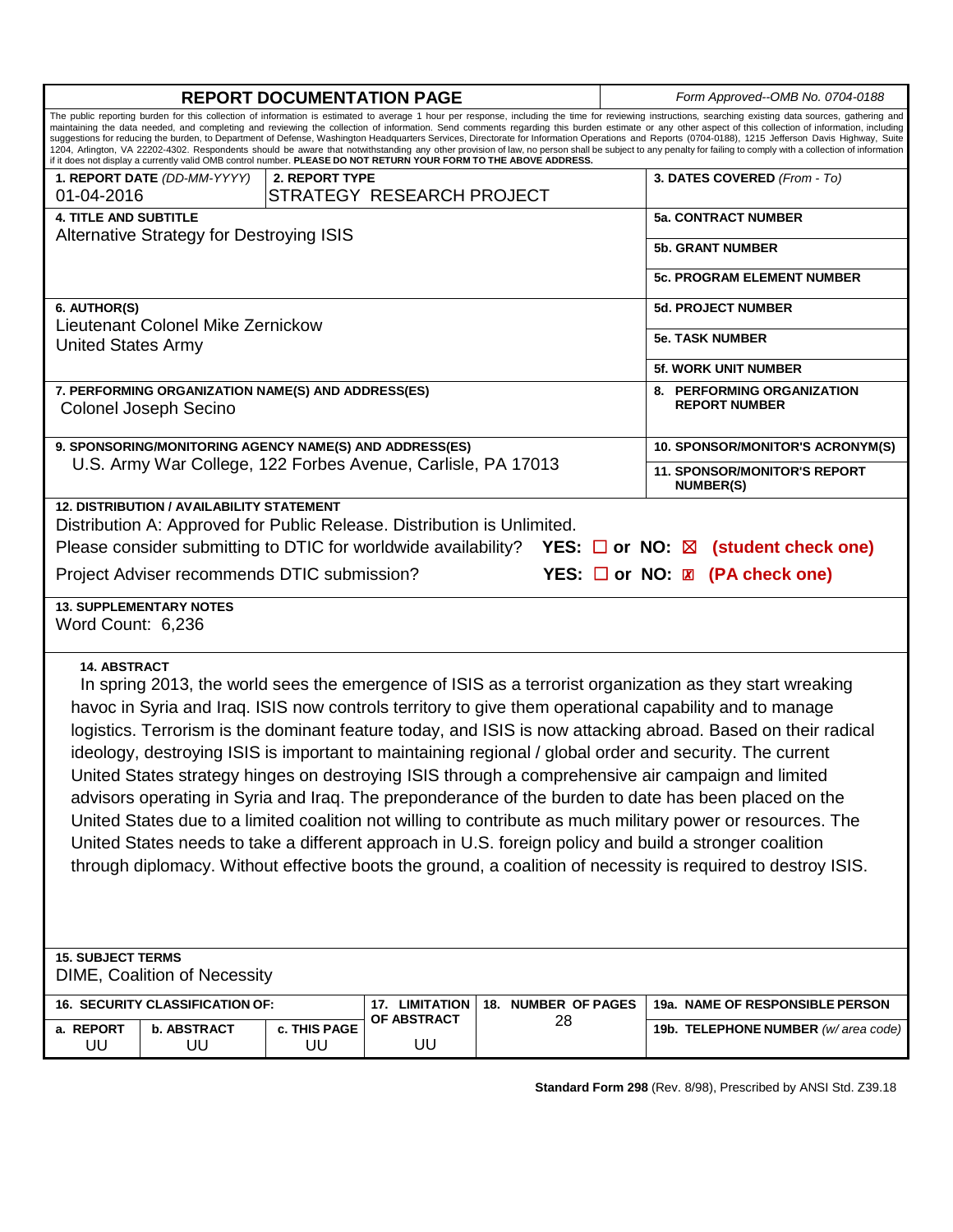### Alternative Strategy for Destroying ISIS

(6,236 words)

### **Abstract**

In spring 2013, the world sees the emergence of ISIS as a terrorist organization as they start wreaking havoc in Syria and Iraq. ISIS now controls territory to give them operational capability and to manage logistics. Terrorism is the dominant feature today, and ISIS is now attacking abroad. Based on their radical ideology, destroying ISIS is important to maintaining regional / global order and security. The current United States strategy hinges on destroying ISIS through a comprehensive air campaign and limited advisors operating in Syria and Iraq. The preponderance of the burden to date has been placed on the United States due to a limited coalition not willing to contribute as much military power or resources. The United States needs to take a different approach in U.S. foreign policy and build a stronger coalition through diplomacy. Without effective boots the ground, a coalition of necessity is required to destroy ISIS.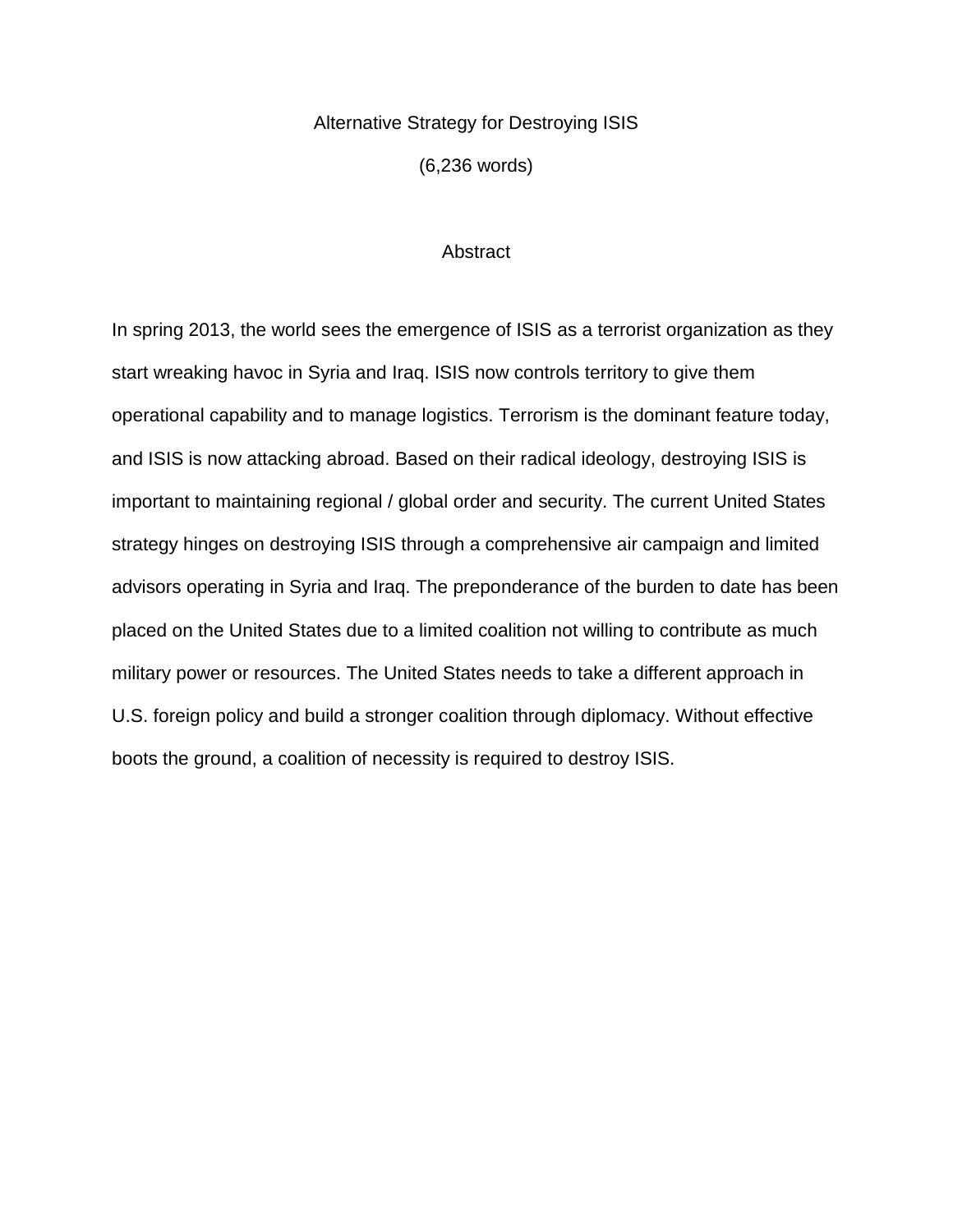# **Alternative Strategy for Destroying ISIS**

The current United States strategy to destroy Islamic State of Iraq and Syria (ISIS) is insufficient to achieve victory because the end, ways, and means are not in balance. A more effective strategy should include a revised approach in U.S. foreign policy that aims to unite countries in a coalition of necessity to destroy ISIS for the common good. Since 9/11, the United States has been engaged in warfare for 14 years after invading Afghanistan and Iraq. Neither war ever achieved its stated objectives and has increased instability in the Middle East. Meanwhile, there has been an increase in non-state actors vying for power in the region due to instability coupled with weak and fragile state governments in Afghanistan and Iraq. Neither country has been able to secure its borders and defend itself from violent extremist organizations. Since this time, terrorism has been the dominant feature in the contemporary international system affecting the world.<sup>1</sup> In December 2011 when the United States pulled out of Iraq, the country became a sanctuary for sectarian violence due to an unstable government that was unable to secure its territory. This security crisis, combined with corruption in the Iraq government, caused the military to fracture, which set conditions for further sectarian violence and an inability to respond to threats.

In spring 2013, the world witnessed the emergence of the ISIS as the terrorist organization seized the city of Raqqa in northern Syria. Then in June 2014, after capturing Mosul in Iraq and claiming additional territory in northern Iraq, Abu Bakr al-Baghdadi declared a worldwide caliphate. Following this statement, jihadists from around the world began pledging allegiance to ISIS. Not only was ISIS wreaking havoc in Syria and Iraq, they were also asking Muslims in Western countries to kill whom they call "infidels," basically targeting innocent people. ISIS has now become transnational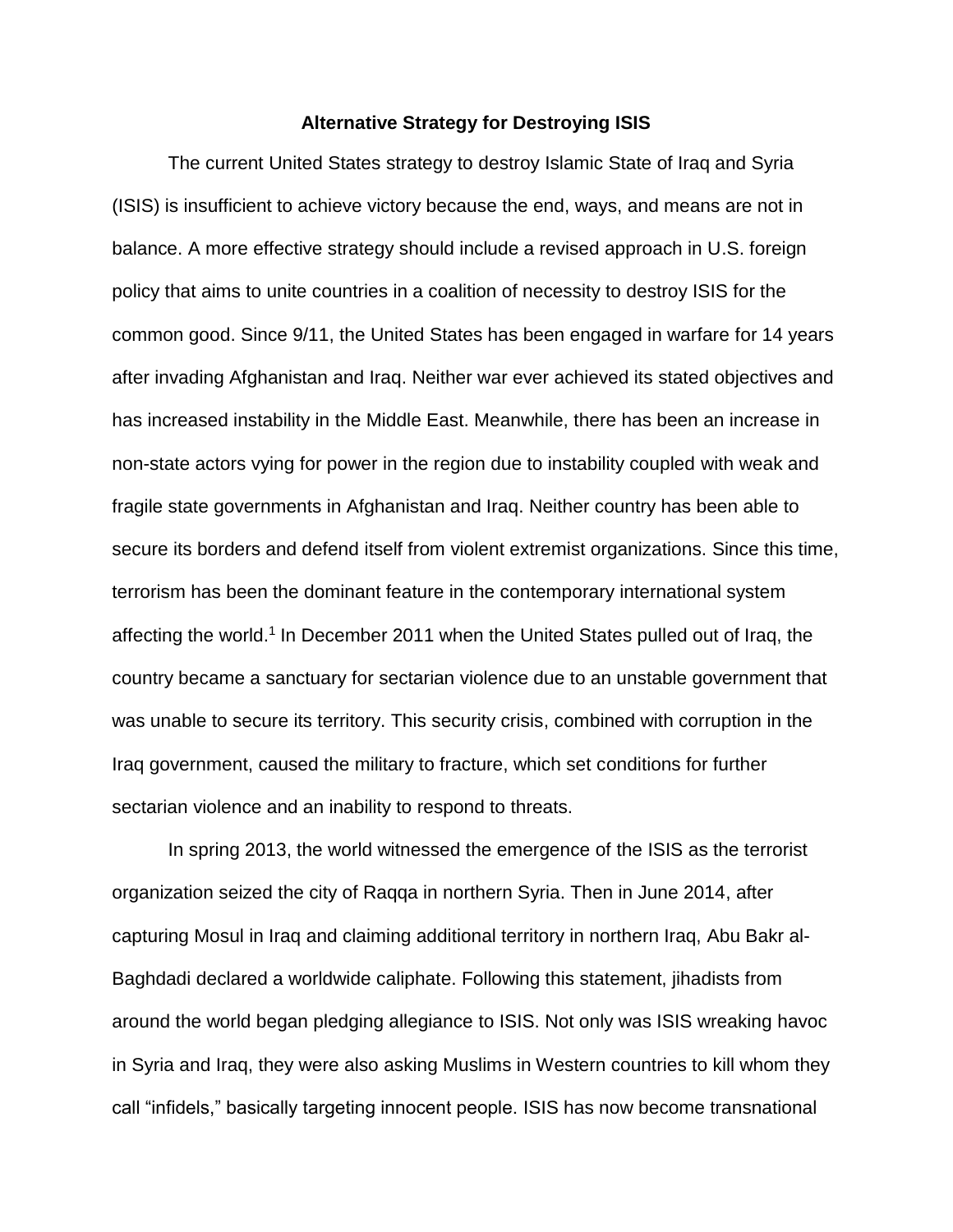as Russia, France, and now the United States have been recently targeted by this radical extremist organization. These attacks have resulted in over 360 innocent senseless deaths. This new security challenge for the United States and its allies is known as Operation Inherent Resolve that focus' on the destruction of ISIS, which provides military intervention against ISIS and displays our resolve to partner nations in the region.

# U.S. National Interests and ISIS

These radical ideals of ISIS go completely against what Amos Jordan calls American National Security; the safeguarding of people, territory, protecting our interest and the American way of life.<sup>2</sup> The United States is required to take action to protect our enduring beliefs, values, and ultimately the American people. Therefore, destroying ISIS is important to maintaining regional / global order and security, to include security of our multinational partners. This will enhance security at home and abroad, promote economic growth specifically in Syria and Iraq, and stop the violation of human rights by ISIS.<sup>3</sup> Remaining involved would benefit our own interest and preserve our freedoms outlined by our founding fathers, especially with ISIS now attacking the homeland.

The President does have political support from policy makers for this action and from 2001 Authorization for Use of Military Force from 9/11. He could use his executive power granted through the constitution to authorize the use of force against ISIS if required. On 06 December 15, after the deadliest attack by ISIS on the homeland, the President did call on Congress to formally pass legislation and declare war on ISIS.<sup>4</sup> Moreover, from a moral perspective, the passion and will of the people is strong in the fight against ISIS. Additionally, Carl Von Clausewitz points out in his unfinished book *On War* that the passion of the people is critical to support your war effort, so you can use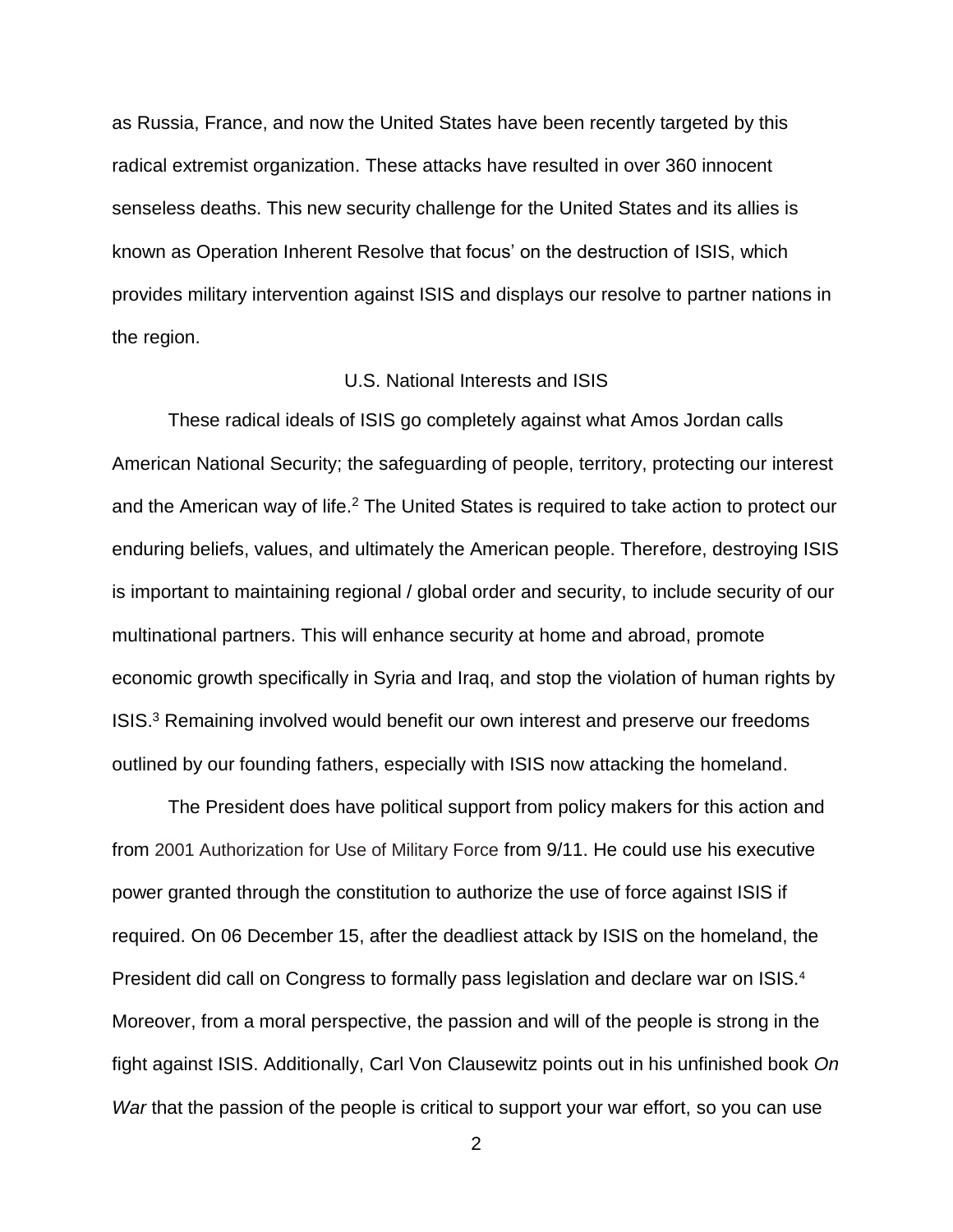force to compel the enemy to do your will.<sup>5</sup> Consequently, based on all these points above, this action does constitute war and morally is the right thing to do.

# Proposed Strategy and Options

The United States Army War College (USAWC) defines strategy as the skillful formulation, coordination, and application of ends (objectives), ways (courses of action) and means (supporting resources) to promote and defend the national interest.<sup>6</sup> Since this was a new war for the United States, one would need to gain insight on the policy that would govern the war. Clausewitz further points out that war is an act of policy, and the political aim would permeate all military operations.<sup>7</sup> Policy is therefore derived from the head of state for the purpose of war, and in the United States, the President would determine the new Grand Strategy for Iraq and Syria.

### Strategy Option A: The Current Strategy

On 10 September 2014, President Obama addressed the nation to articulate his Grand Strategy against ISIS. To deal with this complex problem, the President quickly articulated the ends for the terrorist organization. "Our Objective is clear: We will degrade, and ultimately destroy ISIS through a comprehensive and sustained counterterrorism strategy."<sup>8</sup> However, after the ruthless attacks in Paris, France and fighting ISIS for over 16 months the President announced on 19 November 2015 a shift in his strategy language from "degrade and ultimately destroy ISIS" to "defeat and ultimately destroy ISIS".<sup>9</sup> This is illustrated in Figure 1 below.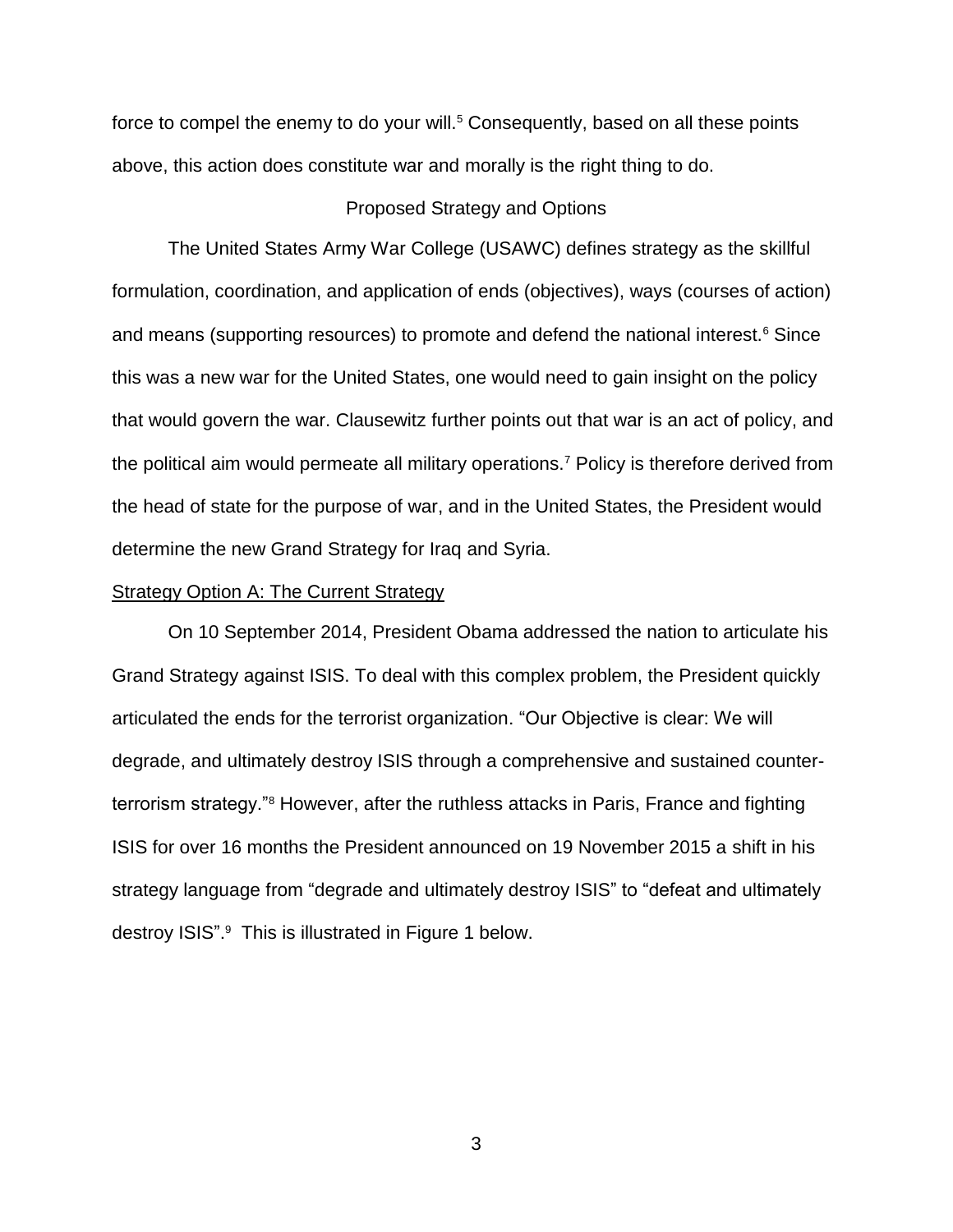

Figure 1: Adjustment to Strategy

This shift recognizes the seriousness of ISIS as a non-state actor and just simply degrading them will not solve the problems facing the world. The President presented his message in very simplistic terms: First, together with our allies, we would ultimately defeat and put an end to ISIS. The President pointed out that it would take time to accomplish this objective. Second, the United States and its coalition partners would build, equip, and train the Iraqi Security Forces (ISF) and Peshmerga Forces in Kurdistan to increase their capabilities to re-secure territories lost and defend their freedom from ISIS control, to include support to the Syrian opposition. Third, working with our allies in the international community: rely heavily on our superior counterterrorism capabilities by cutting off funding; counter the warped ideology and flow of recruits to ISIS; and strengthen our homeland defense.<sup>10</sup> Fourth, United States and its allies would provide necessary humanitarian assistance to the population (Sunni and Shia Muslims, and Christians) of Iraq and Syria who had been displaced by ISIS.

The means by which we would accomplish the war would be through employing three main resources. First, he ordered a comprehensive air campaign with our coalition partners to attack ISIS in Iraq and Syria. Second, the coalition would employ advisors to train and equip the ISF and Peshmerga Forces and recently announced employing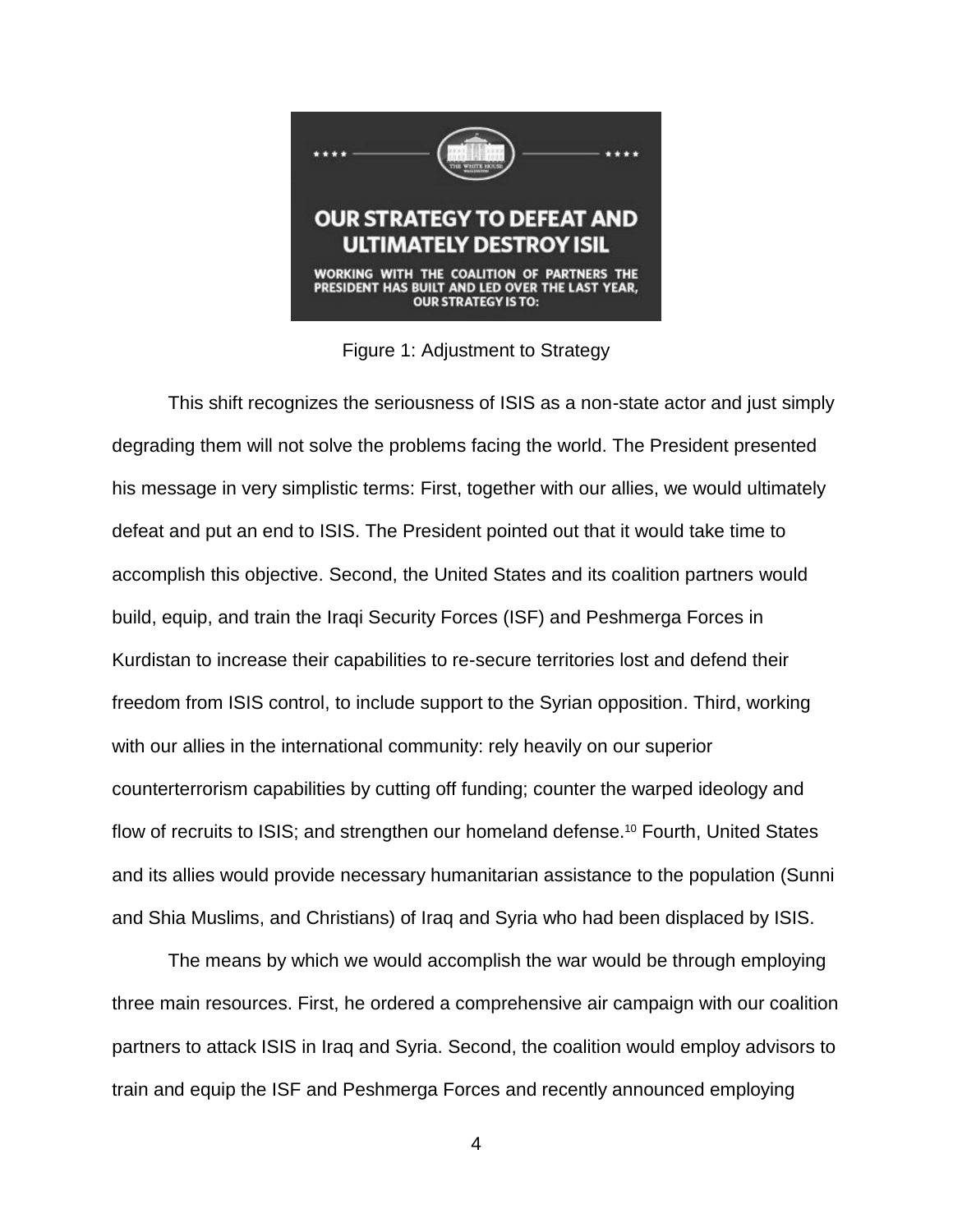advisors to mentor the Syrian opposition. Third, Special Operation Forces would focus on the counter-terrorism mission in Iraq and Syria. The strategy conveyed by the President covered all the elements within the ends, ways, and means construct.

Diplomatic, Information, Military, Economic (DIME) for Strategy Option A

The ability of the United States to advance national interests is dependent on the United States government in effectively employing the instruments of national power to achieve national strategic objectives. <sup>11</sup> The instruments of national power are conveyed as diplomatic, economic, information and economic. After identifying the ends, ways, and means for the strategy option A, it is necessary to analyze how the instruments of national power DIME are integrated.

For this strategy option, there has been little emphasis in the diplomatic realm. Prevailing opinion is that the administration has taken more of a constrained approach characterized by downplaying ISIS as a threat and an inability to identify an effective strategy to destroy ISIS since the crisis began. There have been limited global engagements or negotiations to promote destroying ISIS. Due to this lack of engagement, America is in the lead without a major coalition partner contributing as much resources or military power to the cause. Additionally, Congress appears to be disengaged, willing to cede their authority to make crucial foreign policy decisions to the President.<sup>12</sup> Congress could provide more oversight on foreign policy concerns and be an active voice to ensure the desired objectives can be achieved.

From an information perspective, there has been little emphasis. The American public opinion supports airstrikes against ISIS. Americans are very concerned with ISIS' ability to continue attacks on the homeland. ISIS' information operations are leaps and bounds ahead of the United States. To recruit followers, this year alone ISIS created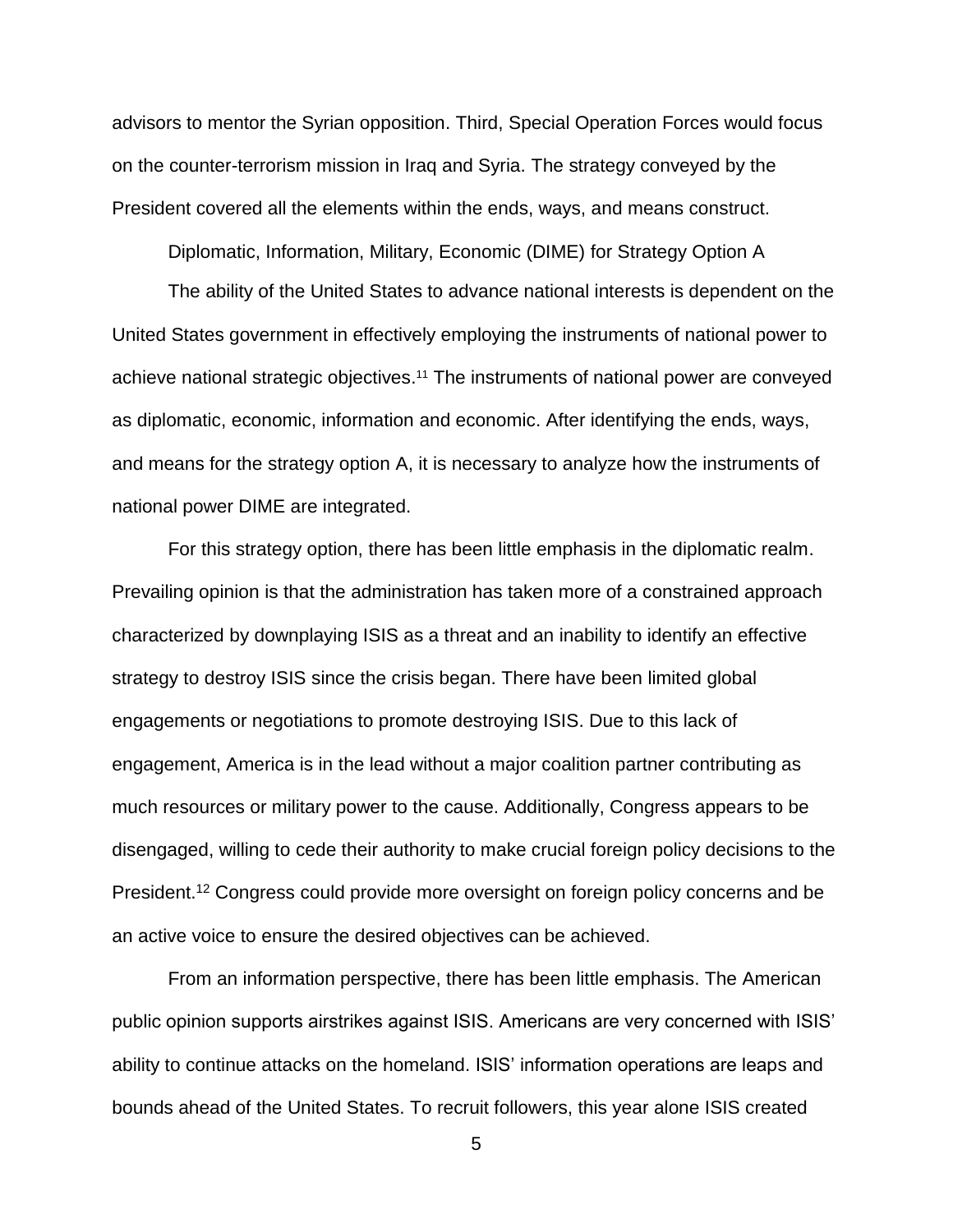media in nine different languages and produced almost 1,800 propaganda videos, 14,523 graphics, and songs<sup>13</sup>. One reason ISIS leads the information narrative is the fact that the United States lacks an organization to lead information operations since the U.S. Information Agency was abolished in 1999.The administration has not presented a counter information operations plan that negates or rejects ISIS' warped ideology, such as, if you join the radical Islamic group you will be prosecuted or killed on the battlefield wherever it may exist. What Americans prefer is through public diplomacy, is to get rid of the negative image of America and encourage other foreign governments and citizens to get on board and contribute to the cause of destroying ISIS. Joseph Nye calls this Soft Power, the ability to affect others to obtain the outcomes you want in public diplomacy.<sup>14</sup>

When considering the military instrument of national power, the resources applied have been minimized. The current strategy hinges on a targeted air campaign where the United States has conducted 78% of the total 8,783 air strikes as of 09 December 2015.<sup>15</sup> The second part of the strategy relies on a small number of advisors without a dedicated land force. The means to achieve the objective of destroying ISIS have been significantly limited. This can be considered a diplomatic maneuver of containment where states seek to erode the aggressor's ambition.<sup>16</sup> From this perspective, containing ISIS has had limited effect, as they have not seized more terrain as of late. However, allowing ISIS to control terrain in Syria and Iraq gives them the operational capability needed to manage their efforts operationally and from a logistics perspective. Additionally, with ISIS not being destroyed, they are expanding into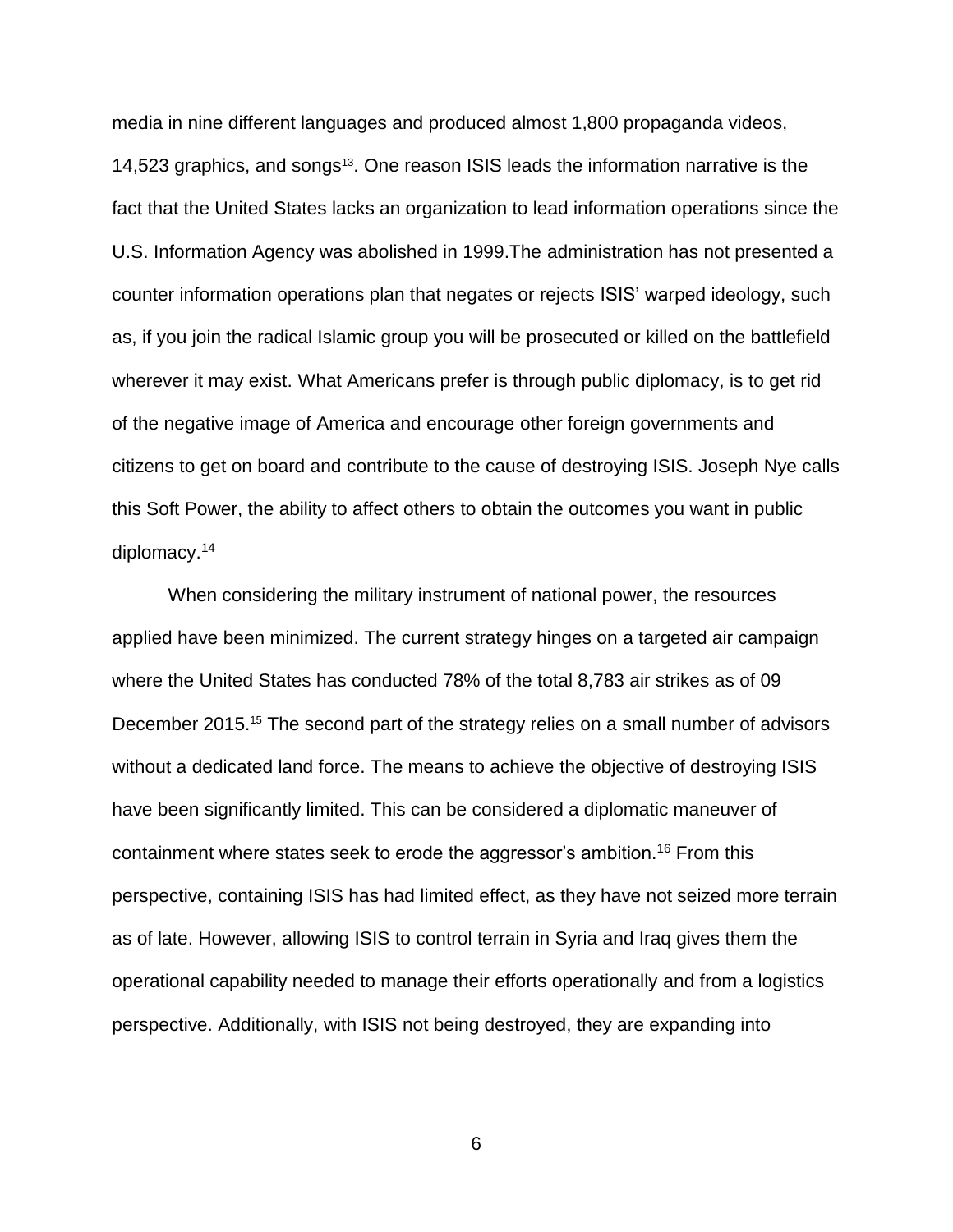Afghanistan and Libya to secure additional safe havens to expand to worldwide caliphate.

From an economic perspective compared to the last 10 years of war in Afghanistan and Iraq, there has been less economic expenditure. The United States currently spends on average \$11 million a day on military operations against ISIS for the last 465 days.<sup>17</sup> With no combat boots on the ground, the cost savings is in human American lives indicating that humans do have value.

When analyzing ISIS' finances from an economic perspective, ISIS has an estimated "war chest" of over \$2 billion and a potential annual income of \$900 million.<sup>18</sup> ISIS is able to finance its operations due to its main source of income from stolen oil and illicit trade of oil. Other sources of income include looting banks in Syria and Iraq, profiting from collecting ransoms from releasing hostages and more recent source of income is from stolen antiquities from Iraq. To impact funding of ISIS, the United States has worked with the Iraqi government to shut down about 90 banks that were operating in ISIS-controlled territory that are no longer tied to the global financial systems.<sup>19</sup> The United States has also introduced sanctions against more than 30 ISIS-linked senior leaders and financiers to cut off the group's access to international financial channels.<sup>20</sup> Additionally, the United States has recently started conducting airstrikes on oil revenueproducing sources in controlled ISIS territory to impact its main source of income. The goal of the airstrikes is to cripple eight major oil fields, about two-thirds of the refineries and other oil-production sites controlled by ISIS.<sup>21</sup> Time will tell if these airstrikes do constrain ISIS operations and have an overall impact on their ability to survive. At some point, The Syrian and Iraqi governments may seek financial compensation for damages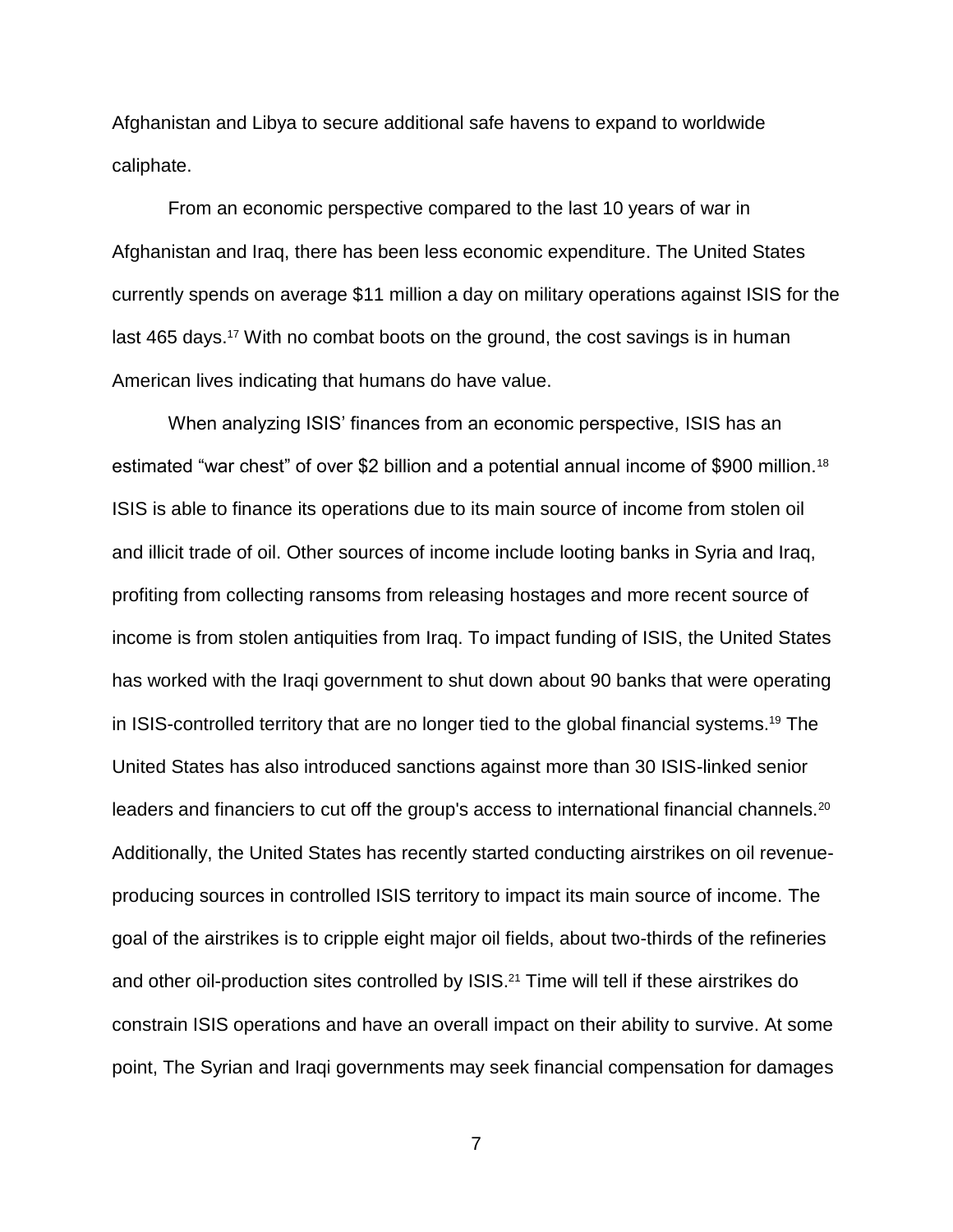to oil infrastructure which could increase our economic expenditures in the fight against ISIS.

The strategy option A approach has predominantly relied on a very limited approach of all instruments of national power. The risk to this approach is not being able to achieve the objective of destroying ISIS. The current option allows ISIS to control terrain to operate their self-declared caliphate and export terrorism abroad. Additionally, announcing to ISIS that we will not send in American boots on the ground or have a quality ground force does not put pressure on the will of ISIS and allows them to survive. However, this also prevents ISIS' ultimate goal of an apocalyptical battle in their operation space with U.S. and coalition ground forces in which they believe prophecy indicates they will win.

### Strategy Option B: American Boots on the Ground

An alternative strategy to consider is option B where the United States allocates more means in form of American boots on the ground in a combat role to destroy ISIS. The ends and ways remain the same as in strategy option A.

Diplomatic, Information, Military, Economic (DIME) for Strategy Option B

From a diplomatic stand point, there continues to be little emphasis in this realm. The first consideration in this proposed option is whether the sovereign state of Iraq is supportive of this option. The Iraqi government has recently stated that American ground troops are not needed in the fight against ISIS. Iraqi Prime Minister Haider al-Abadi recently stated: "The Iraqi government stresses that any military operation of the deployment of any foreign forces – special or not – in any place in Iraq cannot happen without its approval and coordination and full respect of Iraqi sovereignty."<sup>22</sup> However, with Iranian Shia forces fighting on the ground in Iraq achieving good results against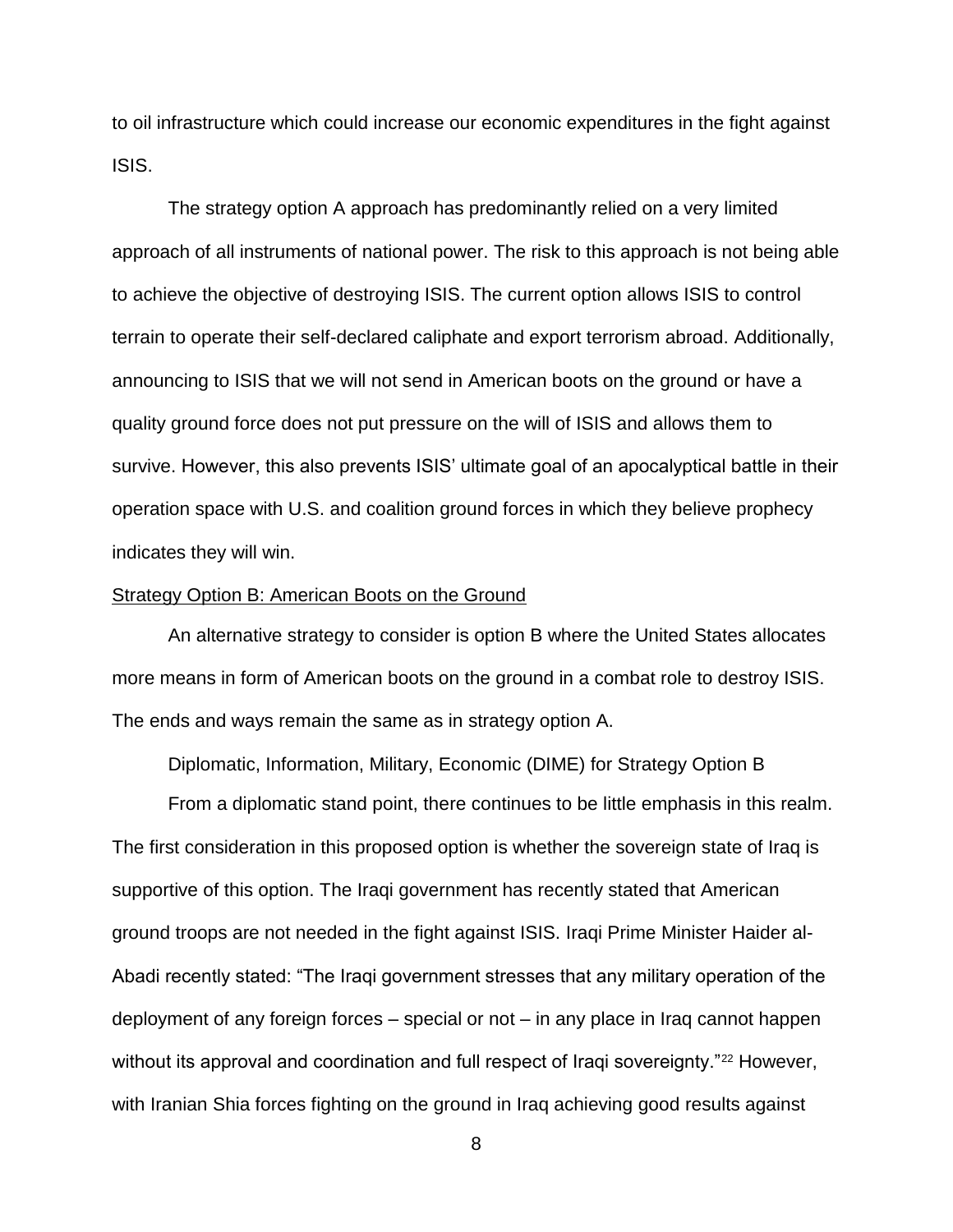ISIS and Iran's strong influence in Iraq, this actually is preventing any consideration of a larger American ground force. It appears Iran is in the diplomatic lead in Iraq.

This proposed option also has significant conflict domestically in the United States and many politicians remain not in line with one another or united on this option. The President has consistently stated that there will be no American boots on the ground in the fight against ISIS. "I want the American people to understand how this effort will be different from wars in Iraq and Afghanistan. It will not involve American combat troops fighting on foreign soil."<sup>23</sup> To change his position on this, the National Security Council would ultimately need to persuade and negotiate with the President that American boots on the ground could ultimately destroy ISIS and advance the United States interests. Additionally, Congress would need to speak truth to power and with one voice to achieve diplomatic support for this option of destroying ISIS. Clausewitz reminds us, if a commander prefers another strategy, it must not appeal to his opponent. "To sum up: of all the possible aims in war, the destruction of the enemy's armed forces always appears as the highest."<sup>24</sup> Ultimately, the final support for this decision to destroy ISIS resides with the President as commander in chief.

From an information perspective, this strategy option would require a lot of emphasis in the information realm to attain support for ground troops. The American public opinion would need to be swayed to support boots on the ground after seeing over 6,000 American Soldiers lose their lives fighting in Iraq and Afghanistan. Most Americans support intervention in Syria and Iraq, but not at the cost of losing more American lives since our initial strategies in Iraq and Afghanistan have never achieved their desired objectives. However after the ISIS attack in Paris, France and the attack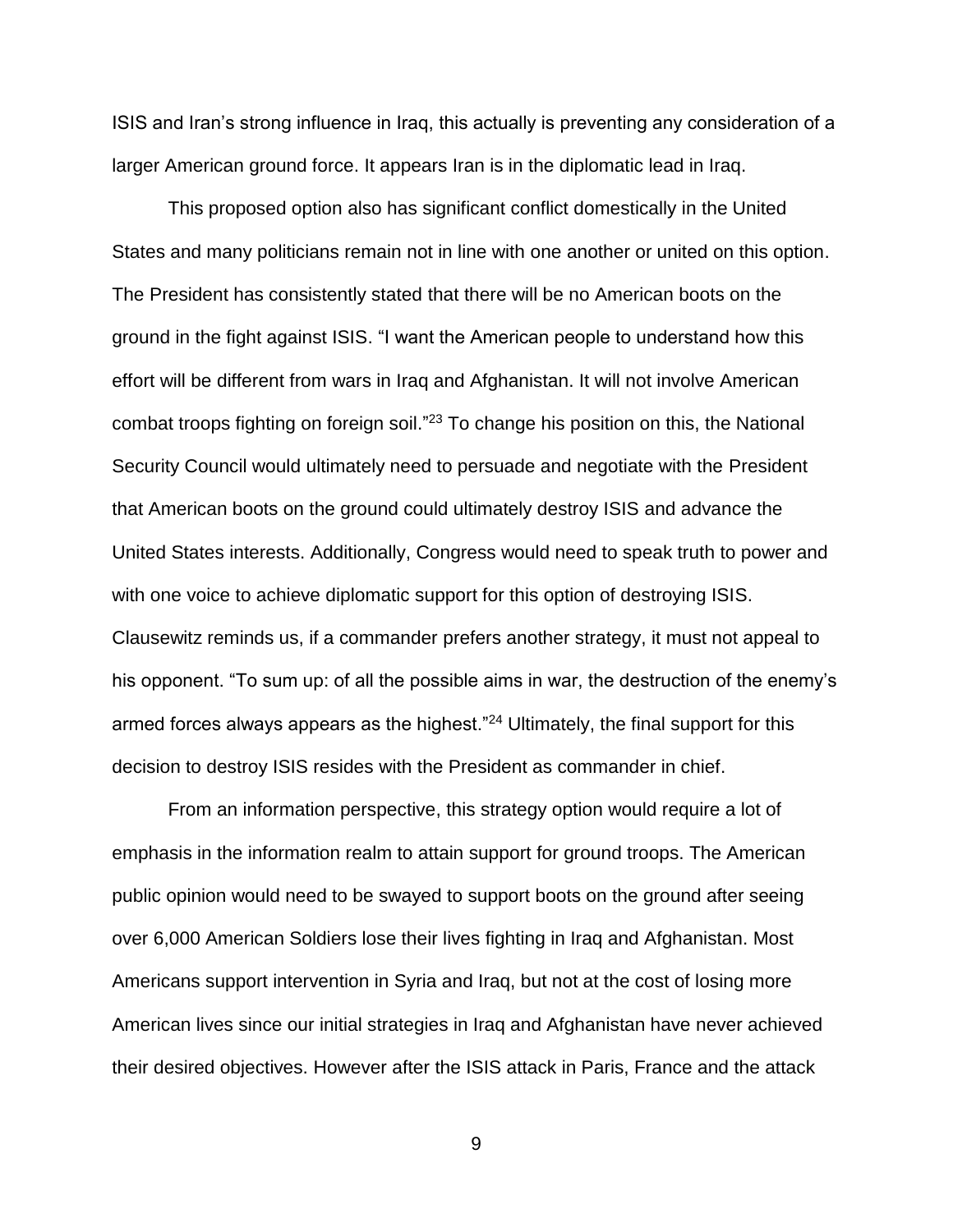on the homeland in San Bernardino, California, sentiment in America is changing. This was demonstrated in a recent poll released by CNN on 06 December 2015. For the first time in polling, a majority of Americans (53%) say the United States should send ground troops to Iraq or Syria to fight ISIS.<sup>25</sup> ISIS is jeopardizing our way of life with their ability to radicalize individuals and attack the homeland. Americans only want a safe and secure place to live each and every day. When American safety becomes jeopardized, Americans will desire a more aggressive approach. This was additionally articulated in the recent poll as 68% say America's military response to the terrorist group thus far has not been aggressive enough.<sup>26</sup> If ISIS continues to attack the homeland or Americans continue to feel threatened, public opinion will continue to soar in favor of this strategy option.

In this strategy option there is big emphasis on military land forces. This option requires the use of military power in the form of ground troops to destroy ISIS, then seize terrain and allow Syrian and Iraqi indigenous forces to hold it. This action is known as hard power in foreign policy. An action forces or compels another actor such as ISIS to act in a prescribed fashion and limit their choices to act in accordance with United States demands.<sup>27</sup> If the goal is to destroy ISIS, there needs to be a dedicated and effective ground force that is interdependent and complementary to the air campaign supported by an aggressive information operations campaign that counters ISIS in worldwide public opinion. Many strategist believe that the will of ISIS cannot be broken without a dedicated ground force. Clausewitz would argue that the maximum use of overwhelming force is good and the most humane thing to do. Right now, the current strategy is not applying the maximum use of force within the military national instrument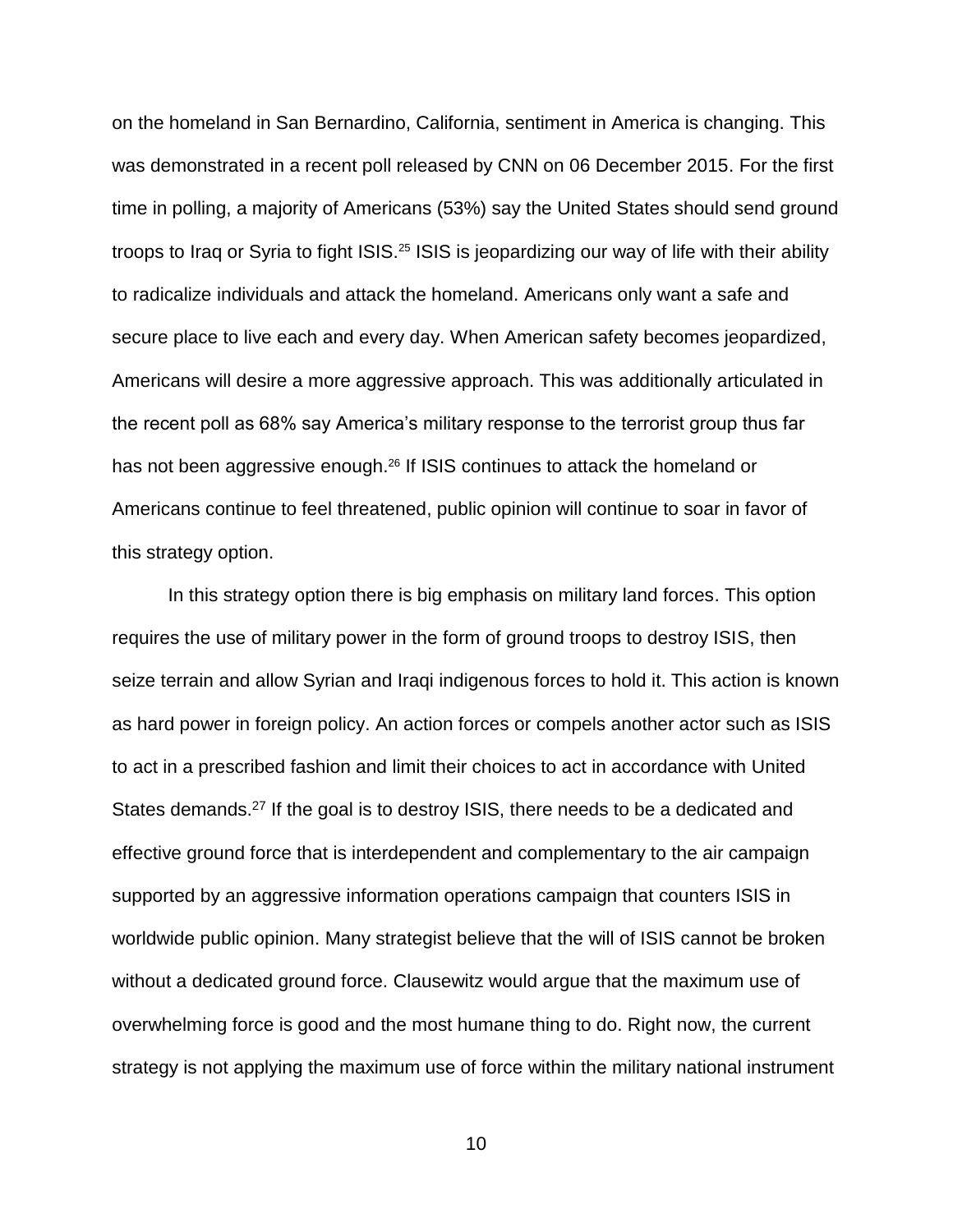of power in the form a ground force. An effective ground force could achieve some decisive victories and test the will of ISIS, coupled with the rest of our military power, and coalition partners would be more effective. American ground troops are considered due to the fact that no other ally, coalition member or Arab nation has agreed to provide an effective ground force to destroy ISIS. The North Atlantic Treaty Organization (NATO) even recently ruled out sending troops to fight ISIS militants on the ground as NATO General Secretary Jen Stoltenberg stated "that is not on the agenda of the coalition and the NATO allies."<sup>28</sup>

This analysis would not be complete without mentioning the ISF and Peshmerga Forces to include Syrian rebels. The writer can provide context on this topic due to recent service in Iraq as a Joint Operations Officer. To date, the ISF has proven incapable of defending Iraq. After the fall of Mosul in June 2014, the ISF lost Hawija in the fall of 2014, and Ramadi in May 2015. Many question the desire and will of ISF in the current fight with ISIS as they have lost more territory than they have gained. As for Peshmerga Forces, they have been very effective in warfare against ISIS, retaking over 90% of territory once controlled by ISIS. The Peshmerga have been able to render the enemy powerless with overwhelming force, which in theory is the true aim of warfare.<sup>29</sup> Consequently, the relationships between these two forces have been on the fringe at best, and they have failed to unite politically to fight for a common cause of defeating ISIS.

To date, the administration's plan to train Syrian rebels has produced very little benefit. A recent program to train and equip the rebels at a staggering cost of \$500 million only produced four or five Syrian fighters.<sup>30</sup> Many strategist believe the program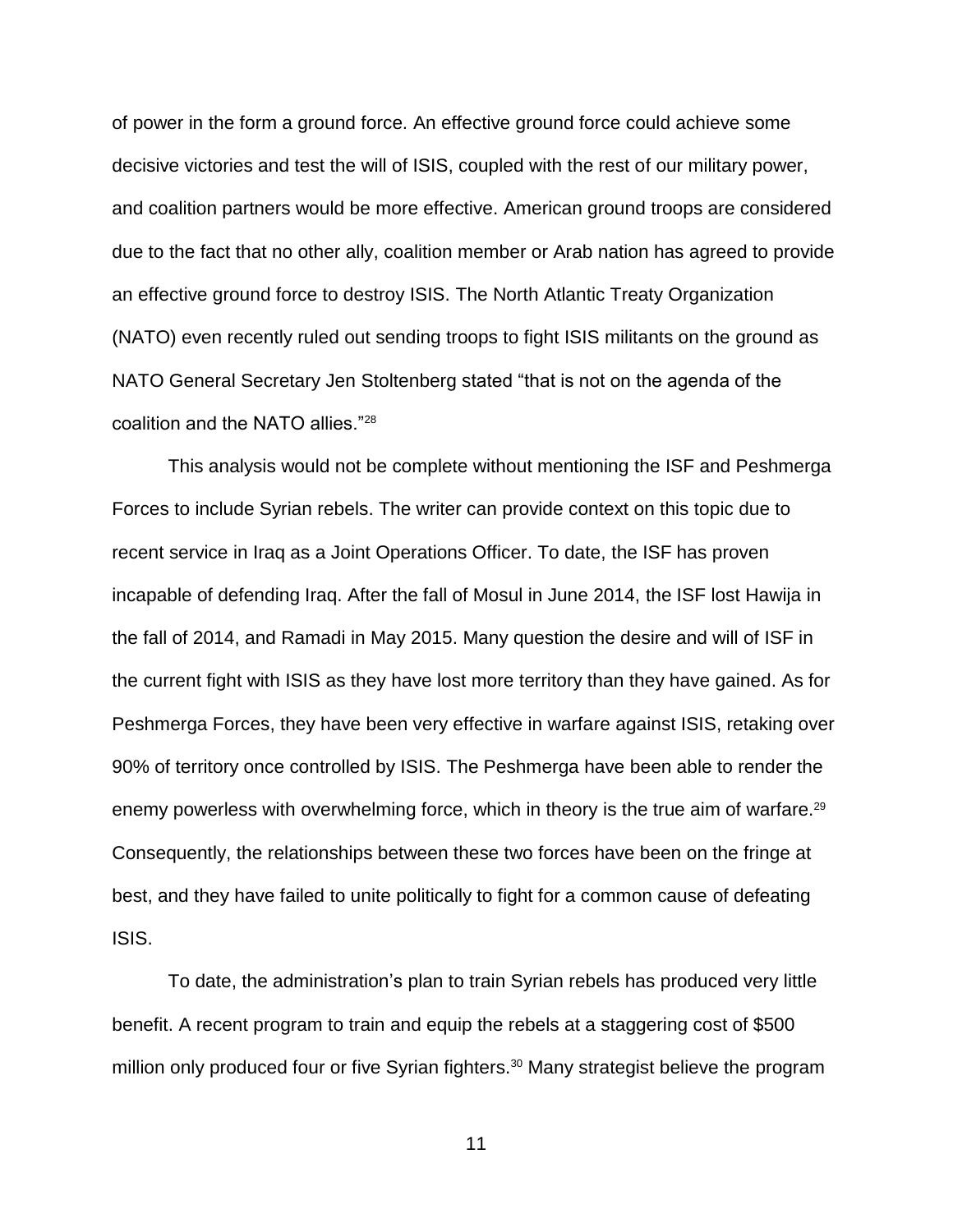failed due to Special Forces not being able to accompany Syrian rebels on missions and the constraint to fight ISIS and not President Assad backed forces. After this effort failed, the Department of Defense started air dropping ammunition and equipment to United States vetted Syrian rebels battling ISIS in Syrian territory. Then last month, the Pentagon announced sending 50 Special Forces to northern Syria to advise Syrian rebel forces fighting ISIS. If this program is deemed successful, the Pentagon may send more United States advisors to northern Syria. However, more time is needed to determine if this current plan will produce better results.

From an economic stand point there would need to be a lot of emphasis placed on money and resources to support this option. The economic cost would balloon and surpass the estimated \$280 million a day that was spent in Iraq in 2007 under supplementary funding, plus \$440 million daily incurred, but unpaid, long term costs.<sup>31</sup> This option would also potentially affect the draw down as the active Army has been directed to reduce to 450,000 Soldiers by 2019 to save money under the Budget Control Act passed by Congress. Reversing the drawdown to ensure enough forces are available to destroy ISIS would be a tough sell economically to the current administration.

Furthermore, American boots on the ground in a combat role could put pressure on ISIS finances, specifically on ISIS' main source of income oil which is typically defended lightly. American boots on the ground would seize key oil infrastructure supported by airpower with a goal of handing it over to Syrian and Iraqi indigenous forces to secure it. Due to the lack of an effective ground force, ISIS has had freedom of maneuver against key oil infrastructure in their controlled territory. Additionally, an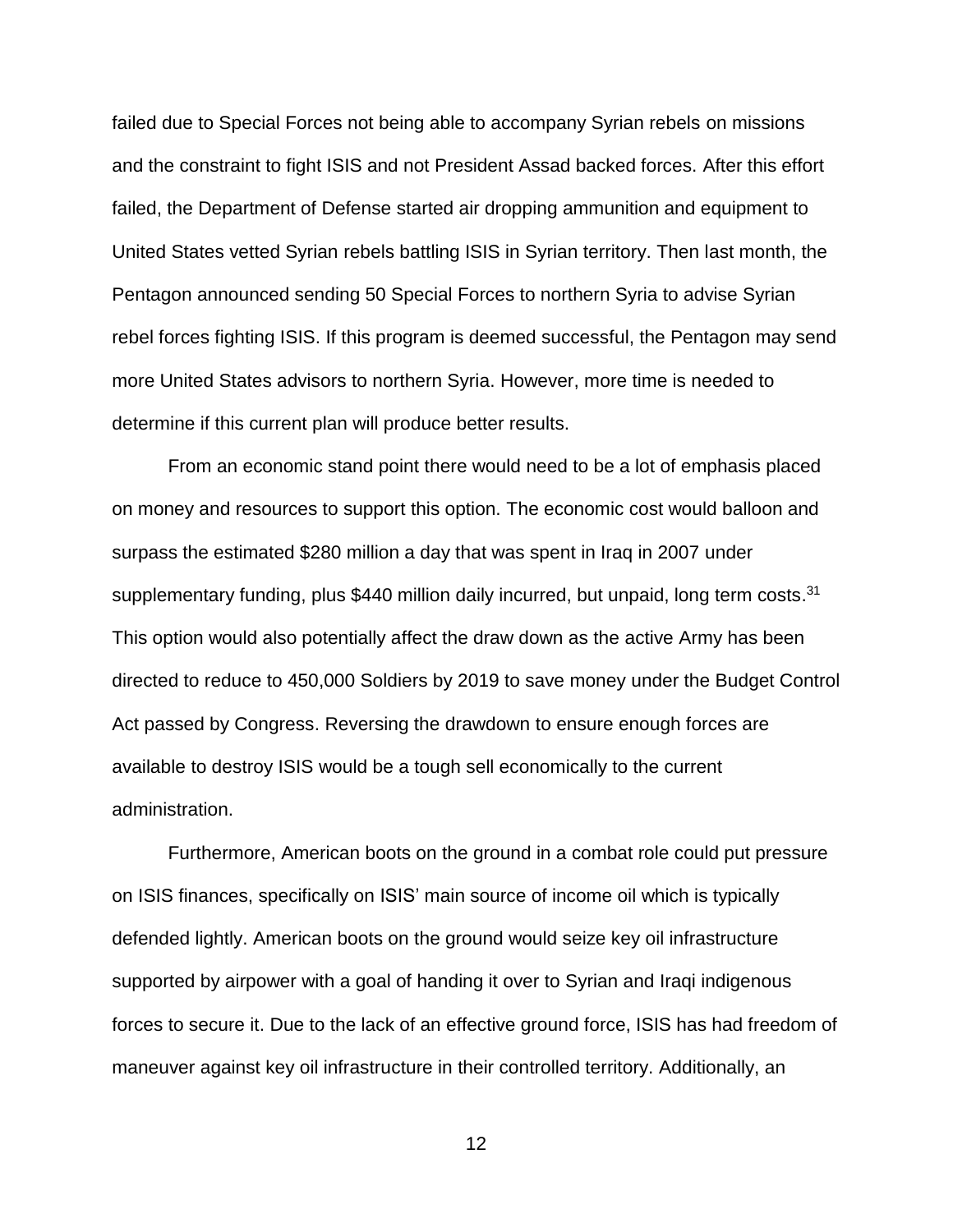effective ground force early in the campaign would have prevented stolen antiquities from Iraq. As observed in Operation Iraqi Freedom, preservation and protection of antiquities was a priority for the coalition and the presence of an effective ground force allowed this to be achieved. Due to this shortcoming, ISIS has been able to ravage precious antiquities from Iraq as a source of income.

Another consideration to employing a ground campaign to destroy ISIS is due to the fact that the United States Air Force is depleting munitions supply and that additional money is "critical" for the long fight.<sup>32</sup> The Air Force has fired over 20,000 bombs and missiles and according to Air Force Chief of Staff Gen. Mark Welsh, "We're expending munitions faster than we can replenish them, we need the funding in place to ensure we're prepared for the long fight. This is a critical need."<sup>33</sup> Many of the bombs being dropped on ISIS could be handled by an effective ground force with the use of direct fires from Soldiers. This would reduce expensive bombing costs on targets that could be eliminated by Soldiers using rifles. However, based on the current economic conditions and the national debt, the option of ground troops would be a tough sell domestically to the American people and the administration.

The risk with option B, boots on the ground is that it may be politically unpalatable especially from the U.S. and Iraqi Presidential viewpoints. From a resource perspective, there will be a significant amount of blood and treasure exhausted that may not be publically supported. Lastly, America will continued to be seen as a realist, attempting to solve the world's problems with ISIS without a true ally committing as much resources and military power.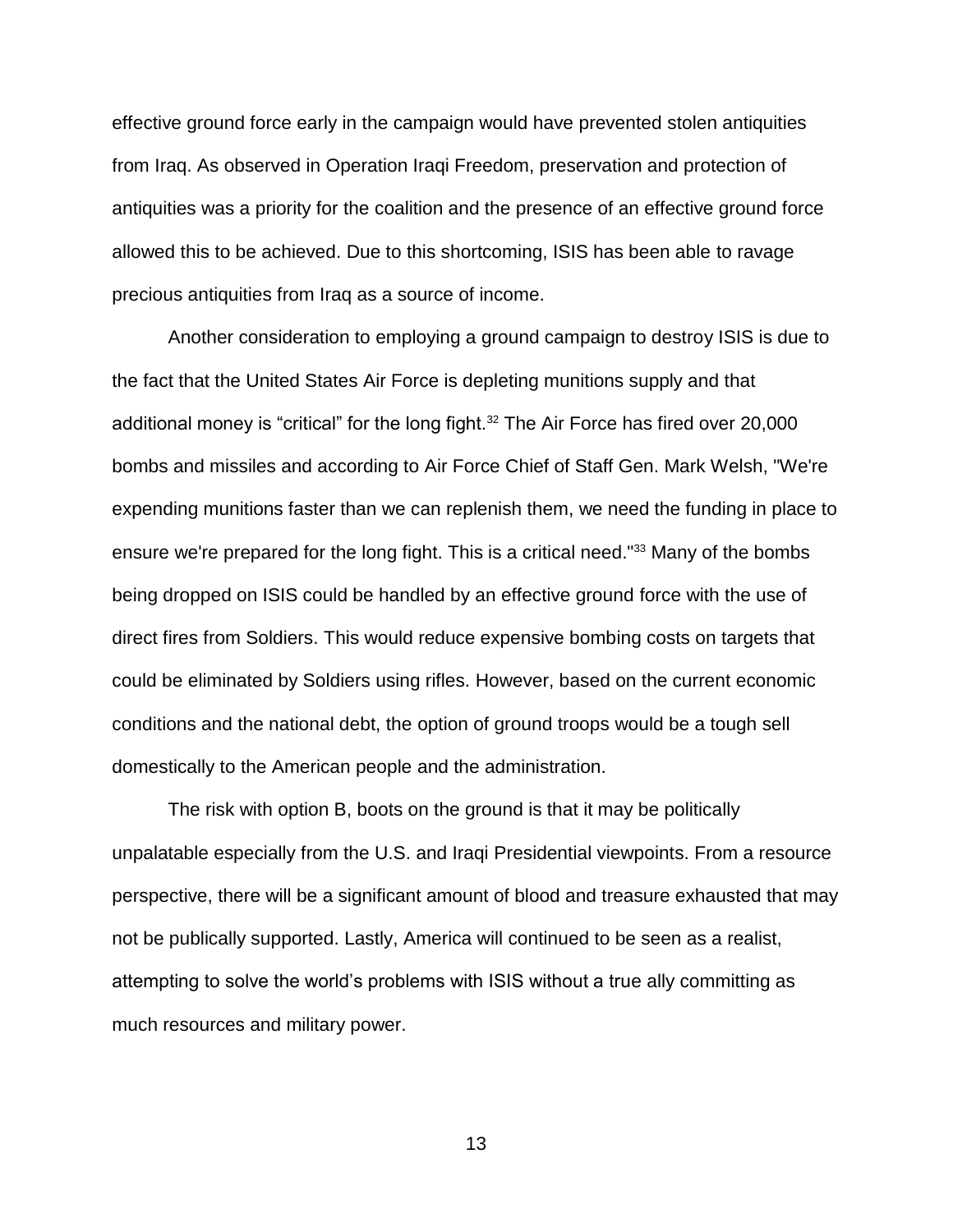### Strategy Option C: Coalition of Necessity

A final strategy option to consider is option C. The ends and means remain the same as in option A, but a fifth way is needed to achieve the ends. This will be conveyed as where the United States builds a "coalition of necessity." The option A approach lacks any statement of this type in the strategy and implies we are doing the mission without a true coalition of necessity. The sheer fact that the United States is contributing the most resources and military power in the fight against ISIS is an indication of a dismal effort to build a coalition of necessity. A more effective approach would be to bring all western countries together, each committing more resources with the common goal of defeating ISIS. Regardless of each countries motive, we are all bound by necessity due to the dangers ISIS poses as a threat to the world. Western countries are very strong and need to deal with ISIS appropriately. Thucydides reminds us that: the weaker should be subject to the stronger, and to maintain the empire; fear, honor, and interest should be the strongest motives.<sup>34</sup> ISIS is definitely weaker than the military might western countries can bring to bear. ISIS has also provoked fear around the world with their attacks abroad, controlling territory to synchronize operations and now setting conditions to expand into other fragile states. To maintain honor, all western countries have a moral obligation to destroy ISIS to protect partners in the Middle East and our own societies. Regardless of self-interest to engage in the fight with ISIS, we all may need to find common ground in the struggle against ISIS. The ultimate goal is to get more countries to commit to the effort, not just the current few that are committing limited airpower and the small amount of advisors in northern Iraq.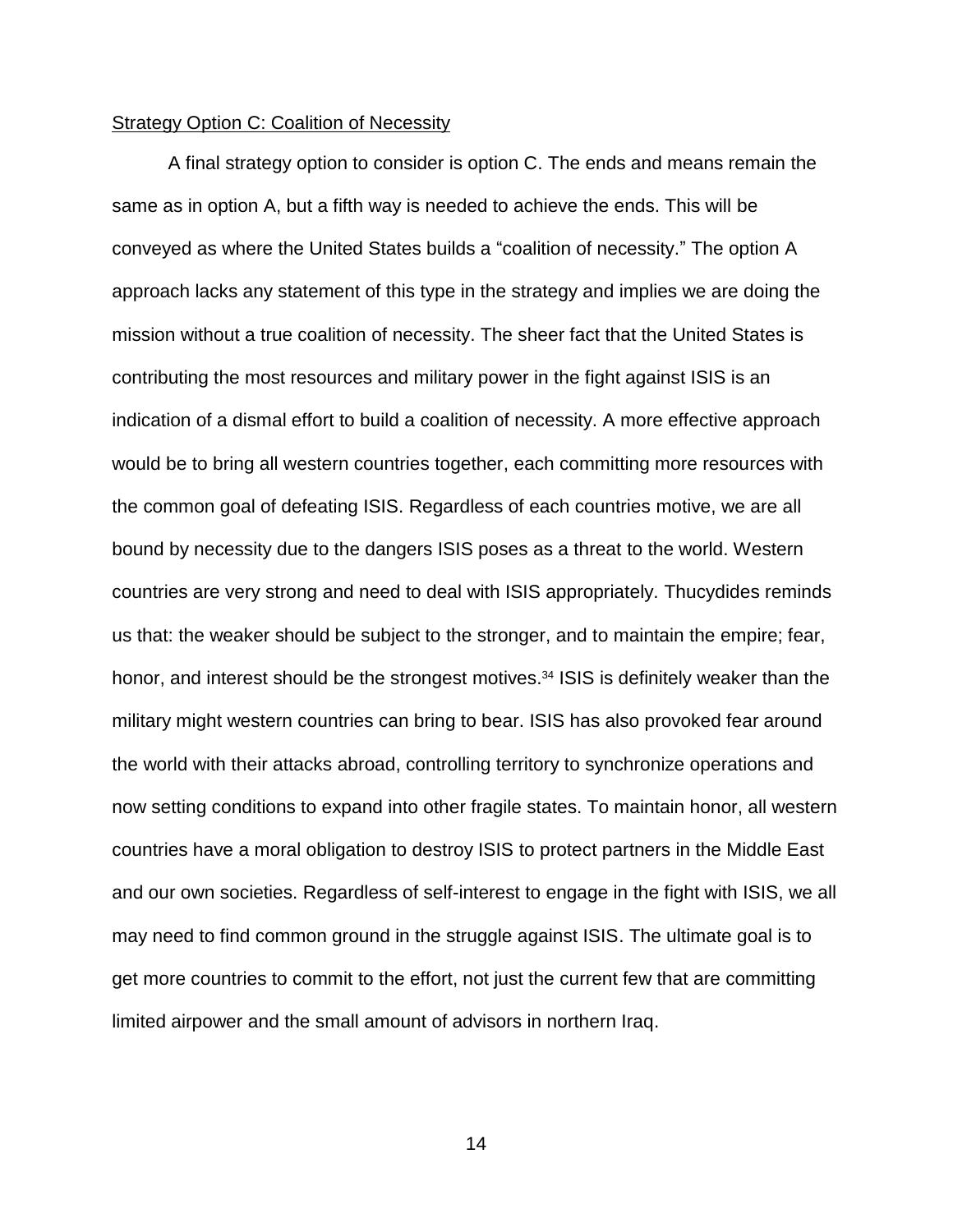Diplomatic, Information, Military, Economic (DIME) for Strategy Option C

In this strategy option, it will take extraordinary effort in the diplomatic realm to build a coalition of necessity. The administration would need to take a different approach in U.S. foreign policy and become very active in the global environment and promote internationalism. The internationalist perspective sees protecting and promoting American national interest and requiring an active foreign policy which admits the United States cannot escape the world.<sup>35</sup> This approach would take time and energy, and our foreign policy would need to be priority just as it was during Operation Desert Storm. The administration should build an effective coalition to destroy ISIS where America does not take the preponderance of the burden. In order to do this, it requires American exceptionalism, demanding a role in world affairs and taking a lead in this role.<sup>36</sup> America is unique and powerful and with effort, the administration can bring the world together out of necessity to destroy ISIS.

Another important consideration for the coalition of necessity option is seeking effective diplomatic relations with Russia and others out of military necessity. The Russians recently surprised the administration with the deployment of their military aircraft to Syria, demonstrating their political and military power in the area. Frederick and Kimberly Kagan point out that the positioning of Russian aircraft in Syria gives the Kremlin an ability to shape and control United States and Western operations in both Syria and Iraq, and can compel the United States to accept a de facto combined coalition with Russia and possibly other states in the region.<sup>37</sup> Subsequently, Iraq announced an expansion in relations and de facto coalition with Russia, and other state actors after Russia expanded into Syria: Baghdad has struck an intelligence sharing agreement with Russia, Syria, and Iran to better fight the Islamic State militant group.<sup>38</sup>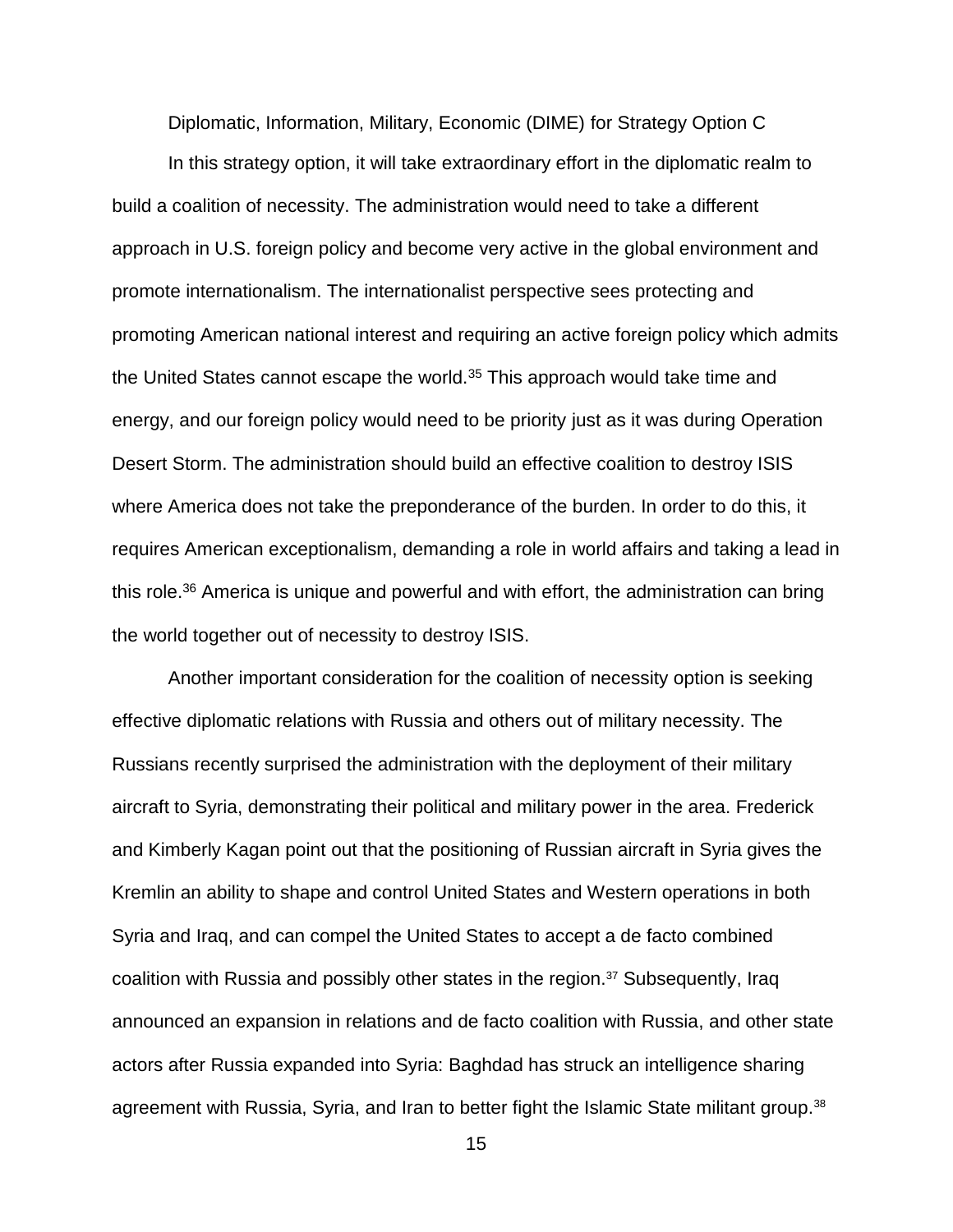This has to be a concern for the administration as most of the intelligence is coming from the United States in support of the fight against ISIS. With other countries maneuvering diplomatically, it would be in our best interest to diplomatically work with the Russians to solve this crisis and destroy ISIS with a strong partner. This is known as constructive engagement where there is diplomatic dialog to expand areas of agreement and cooperation, even as both states acknowledge they have irreconcilable differences.<sup>39</sup>

There are historical examples of United States and Russian relations that were amiable due to military necessity. Whether it was in WWII, the end of the Cold War, or when Russia denounced Iraq's invasion into Kuwait, history shows that, when needed, these two countries can forge a coalition for the greater good. There are also shared interests for both the United States and Russia that can be leveraged to ensure cooperation in the fight against ISIS. Simon Saradzhyan outlines a few of our shared vital interests which converge. Each country wants to prevent a large-scale or sustained terrorist attack on their homeland; each country wants to prevent the use and slowing the spread of nuclear weapons and other weapons of mass destruction; each country wants to ensure viability and stability of major markets to include flow of exports and imports in and out of their respective countries.<sup>40</sup> Right now each country has citizens being influenced and radicalized by ISIS. Americans are volunteering to support ISIS, and recent reports indicate over a thousand Russians are also fighting with ISIS. ISIS also has displayed strong interest in acquiring weapons of mass destruction and has allegedly used crude chemical weapons. <sup>41</sup> Both countries rely on military exports, where the United States sells many weapons to Middle Eastern countries, and Russia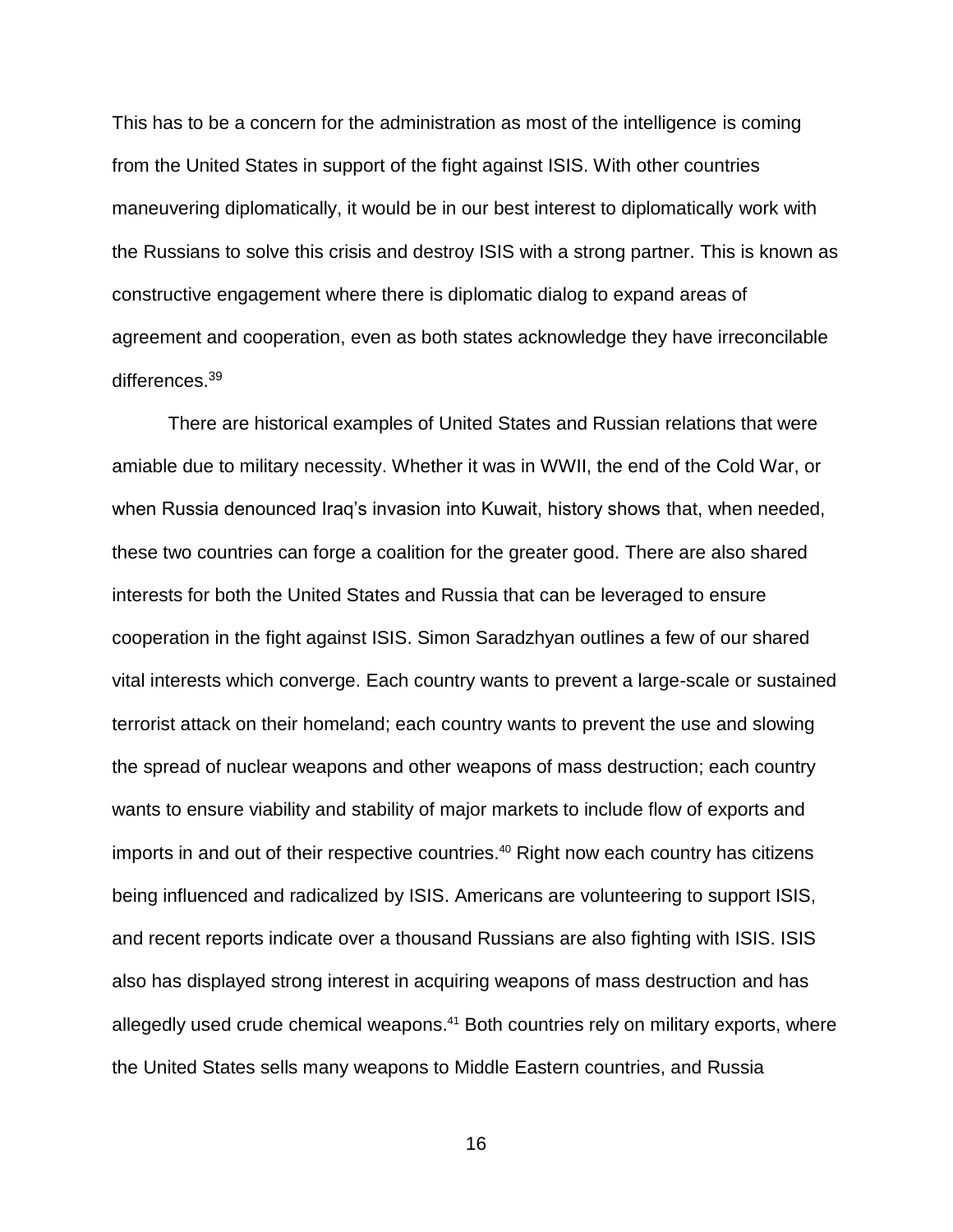depends on exporting military equipment to Syria and Iraq. Most importantly, ISIS continues to use rhetoric, stating it will continue to attack America, with Russia also on their hit list. After the attacks in Paris, France by ISIS, talks between the United States and Russia were initiated. If the administration wants to solve the crisis without ground troops, we need to work shoulder to shoulder with Russia and move forward with a coalition of necessity based on our shared interest and the destruction of ISIS.

In strategy option C, the military and information instruments of national power remain the same as in option A. However, it is necessary to discuss the economic instrument which continues to have little emphasis as in strategy option A. One area of consideration is that there may come a point when Russia requests support from the administration to lift sanctions for actions in the Ukraine and Crimea. The administration will need to weigh the cost of the sanctions on Russia and their effect, versus the benefit of a relationship with Russia that focuses on stabilizing the Middle East and destroying ISIS.

The inherent risk in this option is assuming both the United States and Russia support the Rational Actor Model. Both behave as a unitary actor, agree to speak with one voice, and make decisions in an orderly process on foreign policy decisions.<sup>42</sup> One could assume this is logical reasoning as both countries have come together in the past to face a common enemy. Additionally, both countries have more military power deployed combined then the rest of the coalition. In lieu of deploying American ground troops, it is practical to use Russian military power to destroy ISIS for a common good. What's missing is working together out of military necessity through diplomatic relations and negotiations.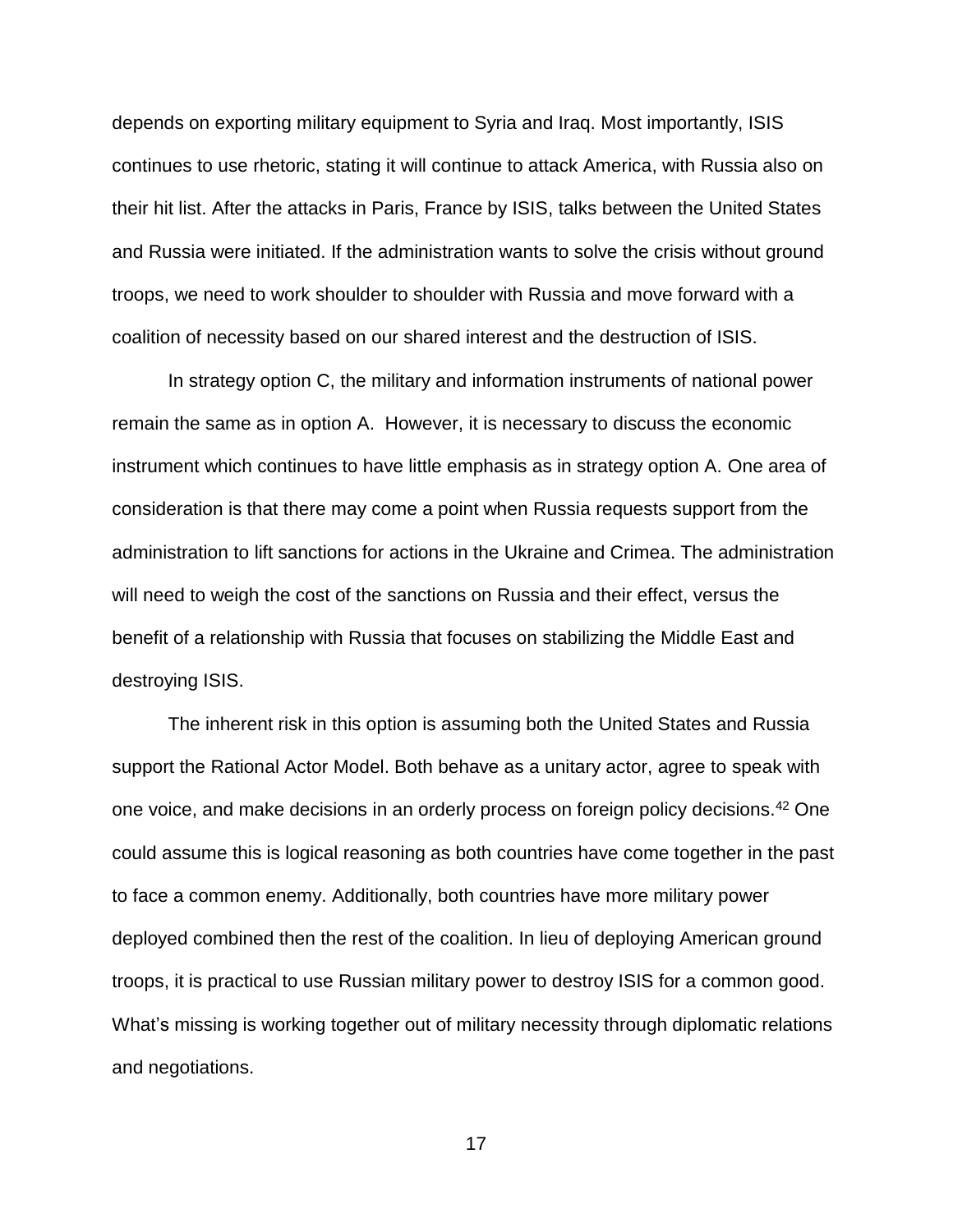### Analysis and Comparison of Strategy Options

The ideal state for an effective strategy is that the relationship between ends, ways, and means are in adequate proportion and balance. Clausewitz points out that the political object is the goal, war is the means of reaching it, and the means can never be considered in isolation from their purpose.<sup>43</sup> For him, and many other strategist, the ends, ways, and means need to be in balance to be an effective strategy. If the ends, ways, or means are unbalanced or out of proportion, there is some inherent risk to the strategy that could lead to possible failure. To determine whether the strategy for ISIS is unbalanced or out of proportion, a test for the strategy is needed.

Dr. Boone Bartholomees, a Professor of National Security and Strategy at the USAWC, provides a test for strategy by examining it for suitability, feasibility and acceptability. Suitability is a test for the desired end (objective), acceptability is a test of the way (moral or legal approach), and feasibility tests the means (resources).<sup>44</sup> Dr. Boone Bartholomees further explains that a strategy must at least have a reasonable expectation of meeting all tests to be valid.

### Strategy Option A

In the strategy option A, the suitability which analyzes the ends to "destroy" ISIS, and the feasibility which analyzes the means with no effective ground force appear to be out of proportion and unbalanced. The means are very limited, which carries significant risk in accomplishing the mission to destroy ISIS. This does not mean the strategy will fail, it only concludes that the current strategy is not appropriate in its current structure and it will not achieve victory against ISIS. From an acceptability standpoint, this option is legally sound, but many critics in Congress, the media, and public opinion argue that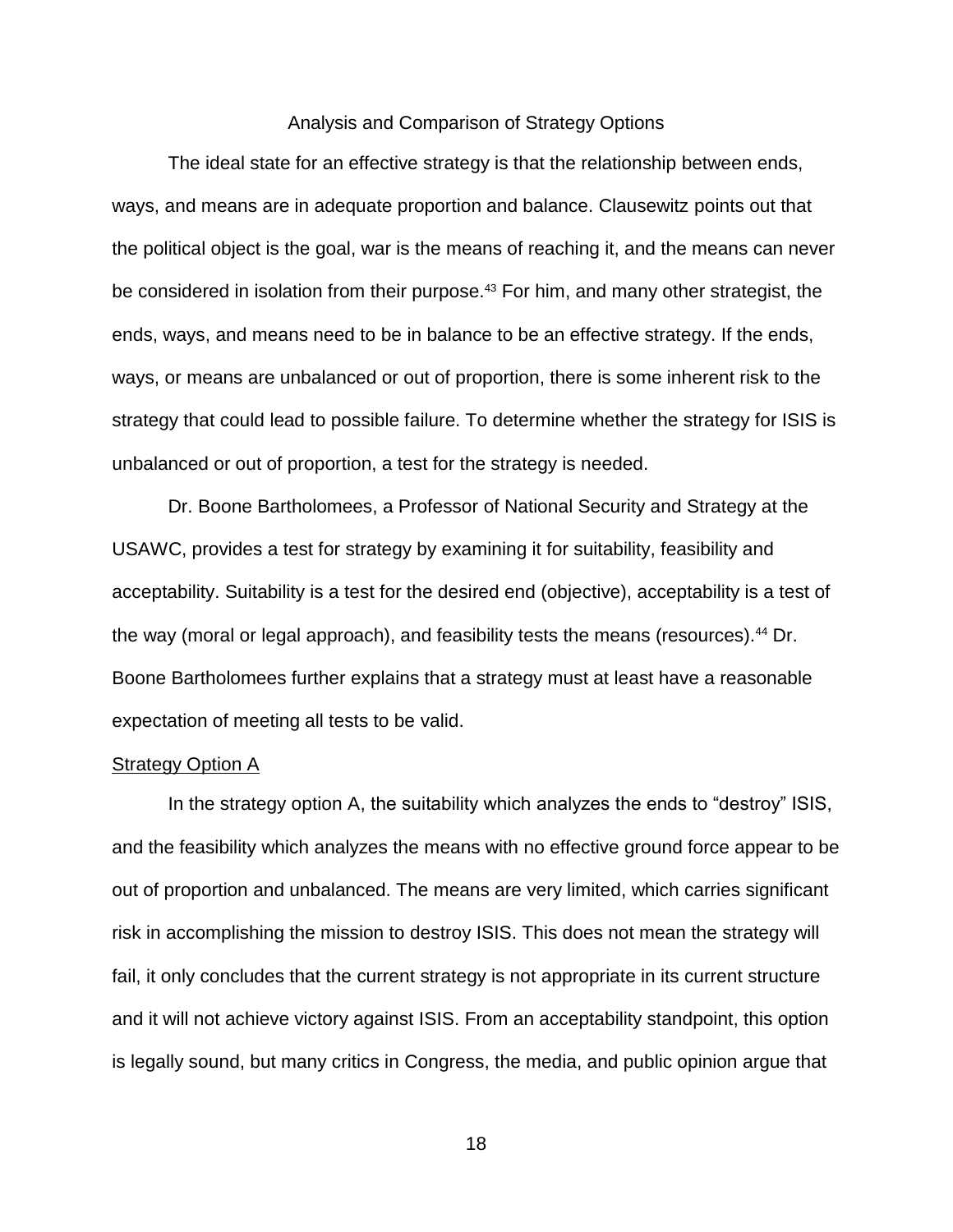this strategy will not destroy ISIS as it has failed to adapt to the reality that ISIS is a global threat especially against the homeland.

### Strategy Option B

The second strategy option puts more means in the form of American boots on the ground in a combat role to destroy ISIS. The suitability to "destroy" ISIS and increase the means with a dedicated and effective American ground force that is interdependent and complementary to the air campaign will destroy ISIS and win. Increasing the means does balance out this option. The inherent risk with this option is whether it will achieve lasting victory without the ability to employ an effective Syrian and Iraqi Army to hold terrain. Legally, the option would be more acceptable with Congress and the American people if a new authorization to use force or declaration of war was issued. However, at this point the cost in blood and treasure is not acceptable with the President. Congress does not completely support it, and the American people are definitely wary and not sold on this option.

### **Strategy Option C**

In the strategy option C, building a coalition of necessity, the suitability and feasible are still out of balance initially. This option attempts to increase the means through diplomacy and global engagement to persuade other countries to commit more military power regardless of self-interest, to make it more feasible. This option counts on effective relations and a coalition with Russia to destroy ISIS in order to balance out the means and make it more acceptable. With increased means this strategy is more suitable to achieve the desired ends. From an acceptability perspective this option is legal and limits the loss of American Soldiers and resources. This option would need to be articulated to the American people, Congress, world leaders, and interest groups as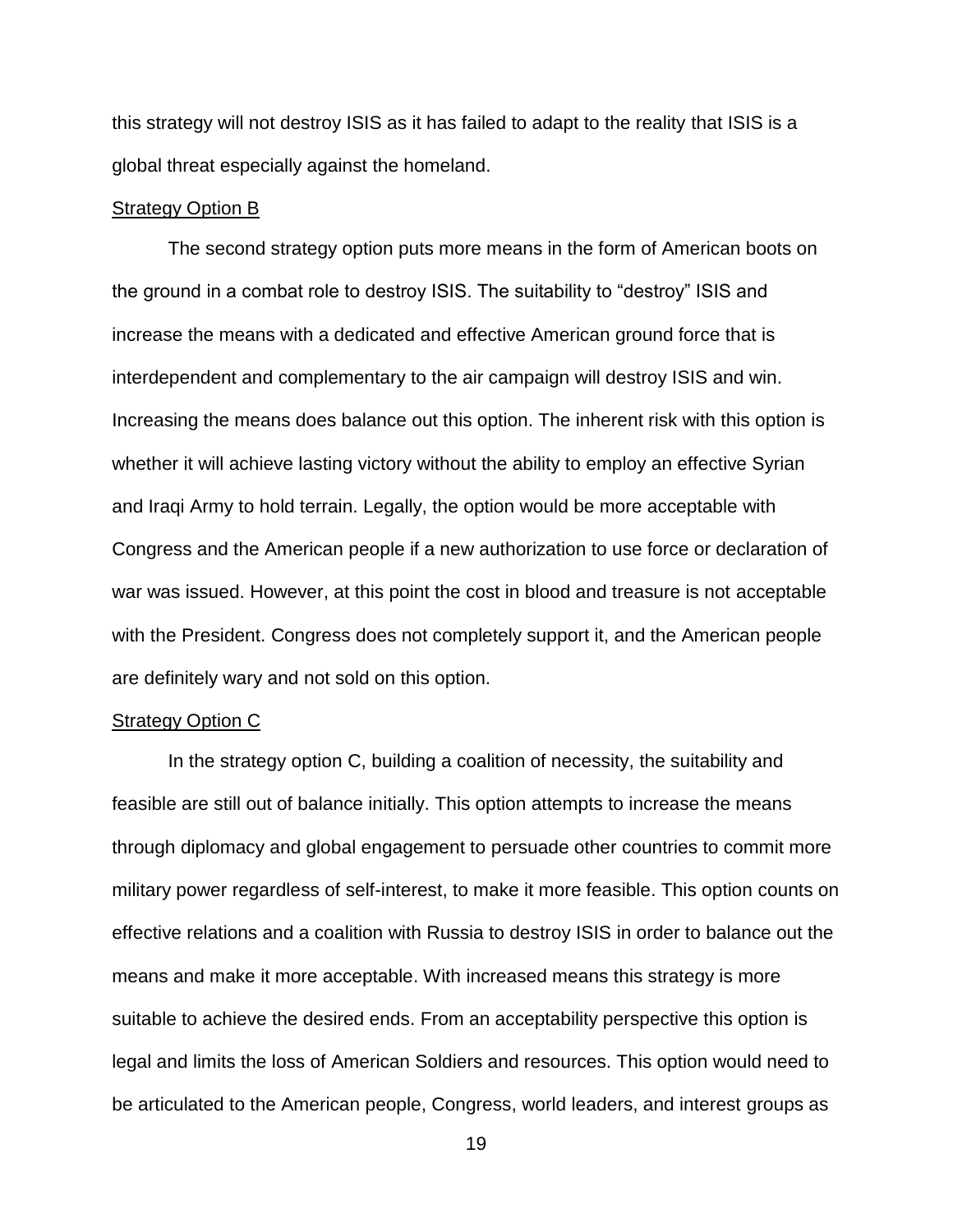better than option A and an alternative to option B. The risk with this option is whether the administration, Congress and the American people will accept a relationship with Russia out of military necessity. The administration may need to lift sanctions with Russia if this lever hinges on the strategy working. The second order of effect would be engagements with the European Union and the Ukraine to articulate reasons for the decision. If commitments globally are limited, and the relationship with Russia is not accepted, then the strategy will remain out of balance and not achieve victory. At that point a revisit of option B may be necessary.

# Recommendation and Conclusion

The recommended strategy is option C. This option does not increase our military power or resources, and is a slight adjustment to the current strategy. The main instrument of national power is diplomacy. It is recommended to add a fifth way to be used in the strategy to destroy ISIS, where the United States builds a "coalition of necessity." This would demonstrate that the coalition is more important than America doing it alone. This strategy hinges on becoming very active in the global environment and building a more effective coalition to destroy ISIS where America does not take the preponderance of the burden. Looking back at the Gulf War and WWII, the coalition provided effective air power and ground forces to achieve victory complimentary to America applying all instruments of national power. Most importantly, the development of effective diplomatic relations with Russia as a military partner is paramount even though we have differences. This option changes Option A which has limited means and ISIS attacking abroad. It also prevents American boots from being put on the ground where America will be forced to give up more blood and treasure. This option is least risky, but the inherent risk of this option is admitting to the world that we are going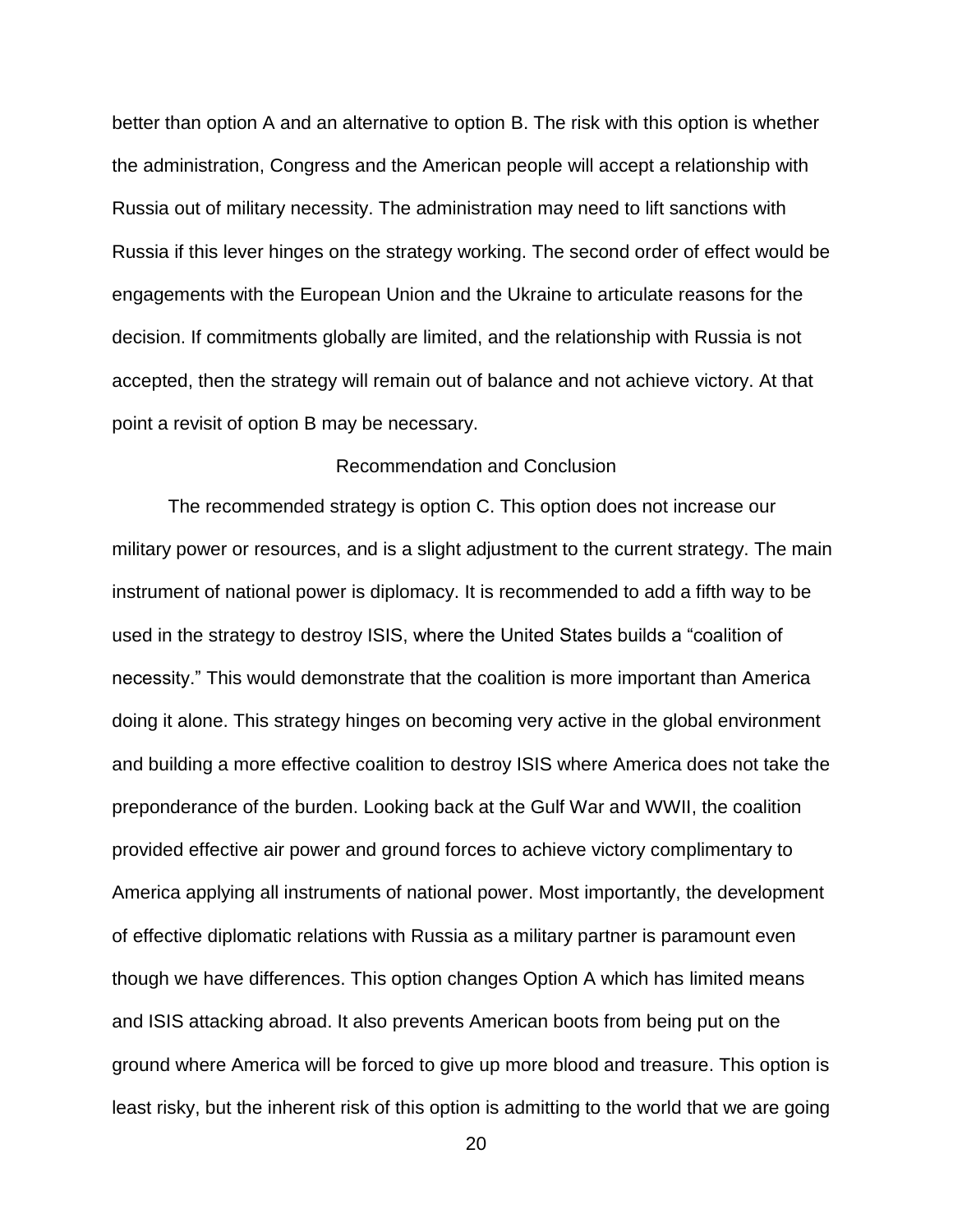to partner with Russia. This could prove to be a significant challenge given that Russia is viewed as an international outcast by many of our allies.

The research has provided an alternative strategy to accomplish the goal of destroying ISIS, which hinges on significant diplomatic efforts by the President and his administration. A coalition of necessity focuses on a more aggressive approach from other western countries, all bound by necessity to destroy ISIS regardless of selfinterest. Additionally, with Russia already conducting operations in Syria, this presents a strong military partner to provide much needed resources that are currently lacking in the American approach. Due to its own self-interest, Russia is seeking relevance on the world stage which could play perfectly into the American strategy to destroy ISIS. The United States will need to know "what makes them tick" if it wants to manage its relations with potential peer competitor and troubled world regions successfully.<sup>45</sup> An aggressive approach in diplomacy could solve this more quickly knowing we already have vital interests that converge. History provides examples where we had built a coalition out of military necessity with Russia to solve volatile, uncertain and complex problems.

With the terrorist organization ISIS spreading radical Islamic ideology around the world, wreaking havoc in Syria and Iraq, and attacking abroad, it is imperative that America builds a coalition of necessity. Time is not in our favor, as ISIS is dominating the information war to recruit and evoke fear. We need to act now before more attacks like Paris, France or San Bernardino occur, or even a horrific attack such as 9/11. The world expects America to be in the lead, and we must provide the necessary strategic leadership to build a coalition of necessity to destroy ISIS.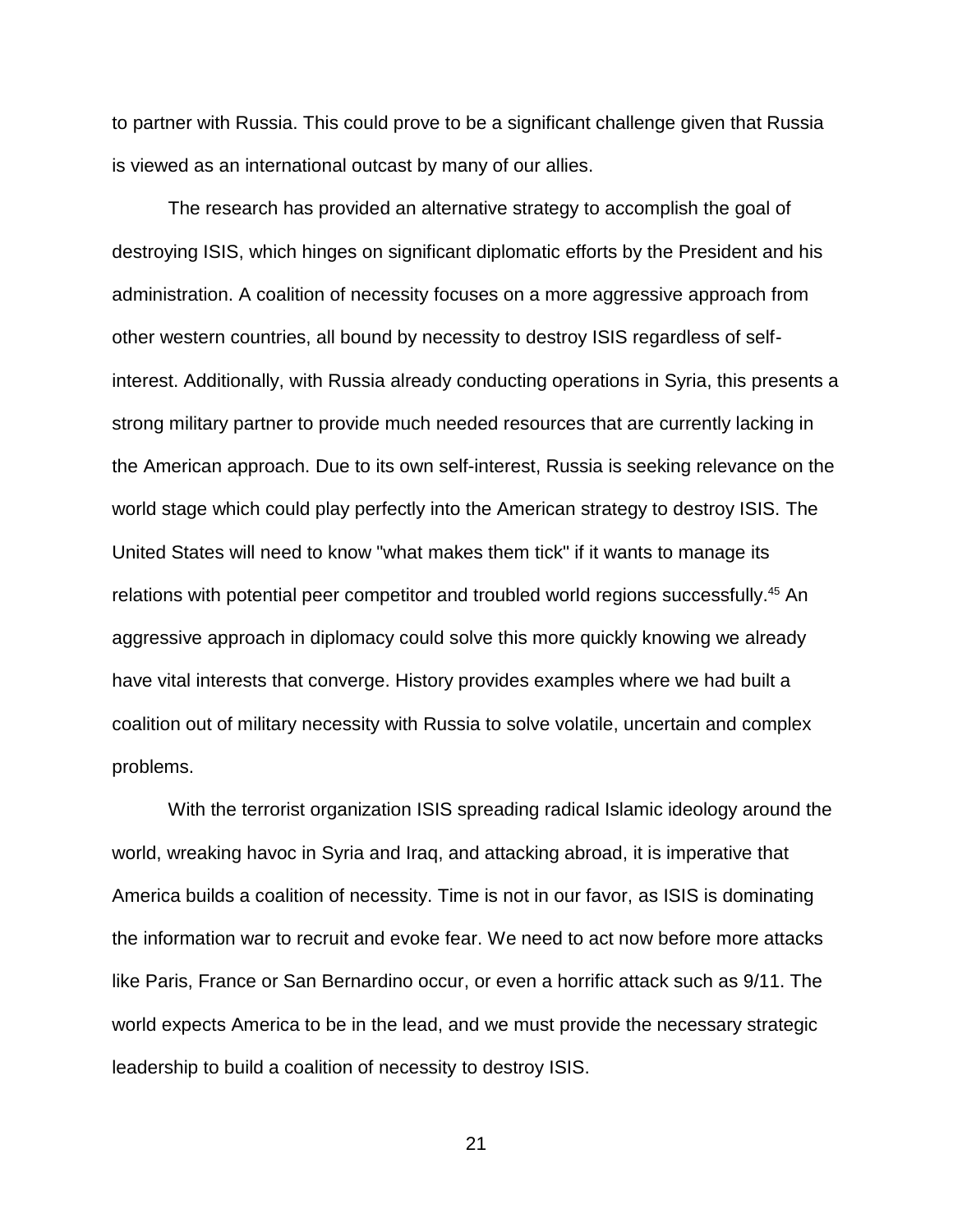# Endnotes

<sup>1</sup> Glenn P. Hastedt, *The Global Content, in American Foreign Policy*, 10<sup>th</sup> ed. (Lanham, MD: Rowman & Littlefield, 2014), 41.

 $2$  Amos A. Jordan et al., "National Security Policy: What it is and how Americans Have Approached it," in *American National Security*, 6<sup>th</sup> ed. (Baltimore: John Hopkins University Press), 3.

<sup>3</sup> Alan G. Stolberg, "Crafting National Interest in the 21<sup>st</sup> Century," in *The U.S. Army War College Guide to National Security issues, Vol II: National Security Policy and Strategy, 5<sup>th</sup> ed.,* ed. J. Boone Bartholomees (Carlisle Barracks, PA: U.S. Army War College, 2012), 16.

<sup>4</sup> Jonathan Broder, "Obama Calls on Congress to Formally Declare War on ISIS in Oval Office Address," *Newsweek,* December 6, 2015, [http://www.newsweek.com/address-obama](http://www.newsweek.com/address-obama-vows-overcome-terrorist-threat-401796)[vows-overcome-terrorist-threat-401796](http://www.newsweek.com/address-obama-vows-overcome-terrorist-threat-401796) (accessed December 9, 2015).

<sup>5</sup> Michael Howard and Peter Paret, *Carl Von Clausewitz: On War* (Princeton, NJ: Princeton University Press), 75.

<sup>6</sup> J. Boone Bartholomees, Jr., "A Survey of the Theory of Strategy," in *The U.S. Army War College Guide to National Security issues, Vol II: National Security Policy and Strategy*, 13.

<sup>7</sup> Howard and Paret, *Carl Von Clausewitz: On War,* 87.

<sup>8</sup> David Hudson, "President Obama: 'We Will Degrade and Ultimately Destroy ISIS'," September 10, 2014, [https://www.whitehouse.gov/blog/2014/09/10/president-obama-we-will](https://www.whitehouse.gov/blog/2014/09/10/president-obama-we-will-degrade-and-ultimately-destroy-isil)[degrade-and-ultimately-destroy-ISIS](https://www.whitehouse.gov/blog/2014/09/10/president-obama-we-will-degrade-and-ultimately-destroy-isil) (accessed October 23, 2015).

<sup>9</sup> Lisa Monaco, "Here's What You Need to Know about our Strategy to Defeat ISIS," November 19, 2015, [https://www.whitehouse.gov/blog/2015/11/19/heres-what-you-need-know](https://www.whitehouse.gov/blog/2015/11/19/heres-what-you-need-know-about-our-strategy-defeat-isil)[about-our-strategy-defeat-isil](https://www.whitehouse.gov/blog/2015/11/19/heres-what-you-need-know-about-our-strategy-defeat-isil) (accessed December 6, 2015).

<sup>10</sup> Hudson, "President Obama: 'We Will Degrade and Ultimately Destroy ISIS'."

<sup>11</sup> U.S. Joint Chiefs of Staff, *Doctrine for the Armed Forces of the United States,* Joint Publication 1 (Washington, DC: U.S. Joint Chiefs of Staff, March 20, 2009), GL-11.

<sup>12</sup> Hastedt, *The Global Content,* 169.

<sup>13</sup> GWTODAY, *"*ISIS Radicalization in the United States*,"* December 2, 2015, <http://gwtoday.gwu.edu/isis-radicalization-united-states> (accessed December 10, 2015).

<sup>14</sup> Joseph S. Nye Jr., "Theorizing Public Diplomacy: Public Diplomacy and Soft Power," *The Annals of the American Academy of Political and Social Science,* March 2008, [http://www.lexisnexis.com/lnacui2api/auth/checkbrowser.do;jsessionid=61E11B8A37EDFAEB9](http://www.lexisnexis.com/lnacui2api/auth/checkbrowser.do;jsessionid=61E11B8A37EDFAEB93384875C6FC7D19.nfuSRc0uhBzHSYImESdNnA?ipcounter=1&cookieState=0&rand=0.7497499221007342&bhcp=1) [3384875C6FC7D19.nfuSRc0uhBzHSYImESdNnA?ipcounter=1&cookieState=0&rand=0.74974](http://www.lexisnexis.com/lnacui2api/auth/checkbrowser.do;jsessionid=61E11B8A37EDFAEB93384875C6FC7D19.nfuSRc0uhBzHSYImESdNnA?ipcounter=1&cookieState=0&rand=0.7497499221007342&bhcp=1) [99221007342&bhcp=1](http://www.lexisnexis.com/lnacui2api/auth/checkbrowser.do;jsessionid=61E11B8A37EDFAEB93384875C6FC7D19.nfuSRc0uhBzHSYImESdNnA?ipcounter=1&cookieState=0&rand=0.7497499221007342&bhcp=1) (accessed December 11, 2015).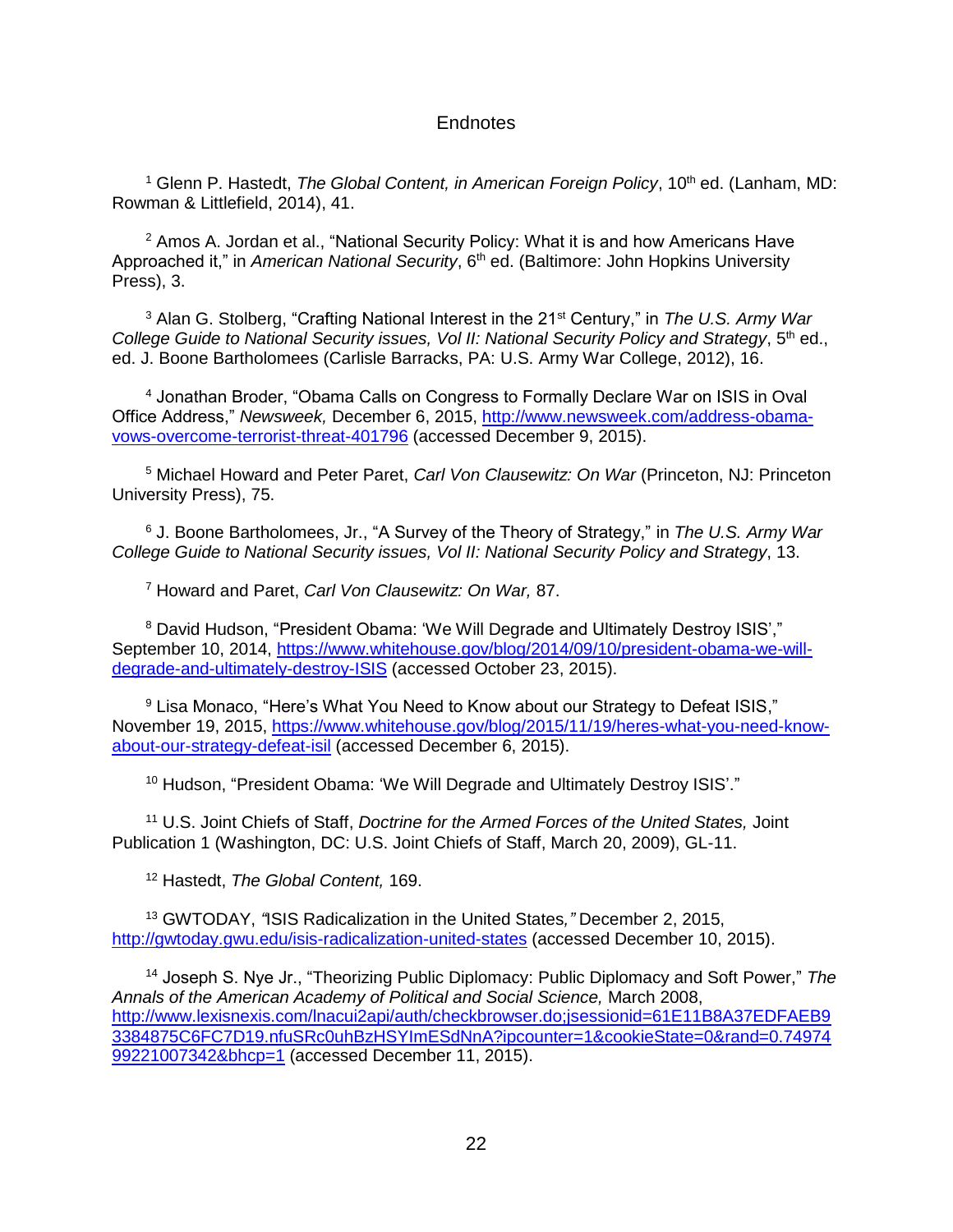<sup>15</sup> U.S. Department of Defense, "Special Report: Inherent Resolve," December 9, 2015, [http://www.defense.gov/News/Special-Reports/0814\\_Inherent-Resolve](http://www.defense.gov/News/Special-Reports/0814_Inherent-Resolve) (accessed December 10, 2015).

<sup>16</sup> Charles W. Freeman Jr., *Arts of Power: Statecraft and Diplomacy* (Washington, DC: U.S. Institute of Peace Press, 1997), 80.

<sup>17</sup> U.S. Department of Defense, "Special Report: Inherent Resolve."

<sup>18</sup> Arthur Barie, "Is the Caliphate Revision Nov 2015," December 9, 2015, <http://www.scribd.com/doc/292745023/Is-the-Caliphate-Revision-Nov-2015#scribd> (accessed January 15, 2015).

<sup>19</sup> Alanna Petroff and Jose Pagliery, "US Details Financial War against ISIS," <http://money.cnn.com/2015/12/10/news/us-isis-banks-finance-money/> (accessed January 15, 2015).

 $20$  Ibid.

<sup>21</sup> Michael R. Gordon and Eric Schmitt, "U.S. Steps up Its Attacks on ISIS-Controlled Oil Fields in Syria," *New York Times Online,* November 15, 2015, [http://www.nytimes.com/2015/11/13/us/politics/us-steps-up-its-attacks-on-isis-controlled-oil](http://www.nytimes.com/2015/11/13/us/politics/us-steps-up-its-attacks-on-isis-controlled-oil-fields-in-syria.html?_r=0)[fields-in-syria.html?\\_r=0](http://www.nytimes.com/2015/11/13/us/politics/us-steps-up-its-attacks-on-isis-controlled-oil-fields-in-syria.html?_r=0) (accessed January 15, 2015).

<sup>22</sup> Stephen Kalin, "PM Abadi says Iraq Does Not Need Foreign Ground Troops," *Bloomberg View,* December 1, 2015, [http://www.bloombergview.com/articles/2015-12-02/iraq-doesn-t](http://www.bloombergview.com/articles/2015-12-02/iraq-doesn-t-want-the-ground-troops-hawks-are-offering)[want-the-ground-troops-hawks-are-offering](http://www.bloombergview.com/articles/2015-12-02/iraq-doesn-t-want-the-ground-troops-hawks-are-offering) (accessed December 13, 2015).

<sup>23</sup> Aaron Blake, "8 Times Obama Said There Would Be No Ground Troops or No Combat Mission in Syria," *Washington Post Online,* October 30, 2015, [https://www.washingtonpost.com/news/the-fix/wp/2015/10/30/5-times-president-obama-said](https://www.washingtonpost.com/news/the-fix/wp/2015/10/30/5-times-president-obama-said-there-would-be-no-ground-troops-or-no-combat-mission-in-syria/)[there-would-be-no-ground-troops-or-no-combat-mission-in-syria/](https://www.washingtonpost.com/news/the-fix/wp/2015/10/30/5-times-president-obama-said-there-would-be-no-ground-troops-or-no-combat-mission-in-syria/) (accessed December 11, 2015).

<sup>24</sup> Howard and Paret, *Carl Von Clausewitz: On War,* 99.

<sup>25</sup> Jennifer Agiesta, "Poll: Americans Say Send Ground Troops to Fight ISIS," *CNN,*  December 7, 2015,<http://www.cnn.com/2015/12/06/politics/isis-obama-poll/> (accessed December 7, 2015).

 $26$  Ibid.

<sup>27</sup> Hastedt, *The Global Content,* 11.

<sup>28</sup> Bassam Khabieh, "NATO Says Won't Send Ground Troops to Fight IS: Report," *Reuters,* December 7, 2015, [http://www.reuters.com/article/us-mideast-crisis-syria-nato](http://www.reuters.com/article/us-mideast-crisis-syria-nato-idUSKBN0TQ0HU20151207#mctyMxLbEX8wXGW8.97)[idUSKBN0TQ0HU20151207#mctyMxLbEX8wXGW8.97](http://www.reuters.com/article/us-mideast-crisis-syria-nato-idUSKBN0TQ0HU20151207#mctyMxLbEX8wXGW8.97) (accessed December 13, 2015).

<sup>29</sup> Howard and Paret, *Carl Von Clausewitz: On War,* 75.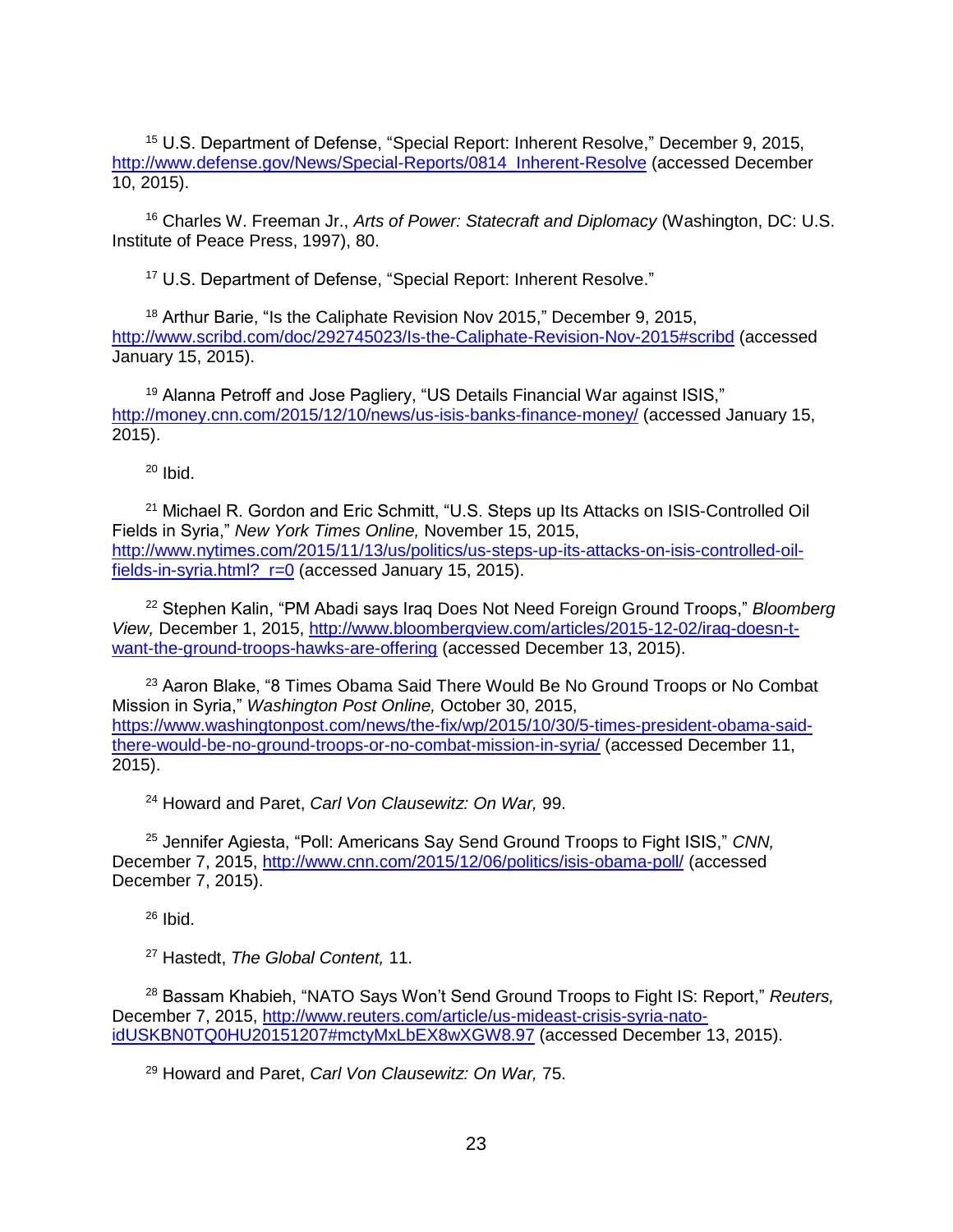<sup>30</sup> Spencer Ackerman, "US Has Trained Only Four or Five Syrian Fighter against Isis, Top General Testifies," *The Guardian,* September 16, 2015, [http://www.theguardian.com/us](http://www.theguardian.com/us-news/2015/sep/16/us-military-syrian-isis-fighters)[news/2015/sep/16/us-military-syrian-isis-fighters](http://www.theguardian.com/us-news/2015/sep/16/us-military-syrian-isis-fighters) (accessed December 13, 2015).

<sup>31</sup> Kari Lydersen, "War Costing \$720 Million Each Day, Group Says," *Washington Post Online,* September 22, 2007, [http://www.washingtonpost.com/wp](http://www.washingtonpost.com/wp-dyn/content/article/2007/09/21/AR2007092102074_pf.html)[dyn/content/article/2007/09/21/AR2007092102074\\_pf.html](http://www.washingtonpost.com/wp-dyn/content/article/2007/09/21/AR2007092102074_pf.html) (accessed December 13, 2015).

<sup>32</sup> Jeremy Diamond and Barbara Starr, "The U.S. is Running Out of Bombs to Drop on ISIS," *CNN,* December 7, 2015 [http://www.cnn.com/2015/12/04/politics/air-force-20000-bombs](http://www.cnn.com/2015/12/04/politics/air-force-20000-bombs-missiles-isis/)[missiles-isis/](http://www.cnn.com/2015/12/04/politics/air-force-20000-bombs-missiles-isis/) (accessed December 13, 2015).

 $33$  Ibid.

<sup>34</sup> Robert Strassler, ed., *The Landmark Thucydides: A Comprehensive Guide to the Peloponnesian War* (New York: The Free Press, 1996), 43.

<sup>35</sup> Hastedt, *The Global Content,* 59.

<sup>36</sup> Ibid., 62.

<sup>37</sup> Frederick W. Kagan and Kimberly Kagan, "Warning Intelligence Update, Putin Ushers in a New Era of Global Geoplitics," September 27, 2015, [http://understandingwar.org/sites/default/files/CTP%20ISW%20Putin%20Ushers%20in%20a%2](http://understandingwar.org/sites/default/files/CTP%20ISW%20Putin%20Ushers%20in%20a%20New%20Era%20of%20Global%20Geopolitics%20%281%29.pdf) [0New%20Era%20of%20Global%20Geopolitics%20%281%29.pdf](http://understandingwar.org/sites/default/files/CTP%20ISW%20Putin%20Ushers%20in%20a%20New%20Era%20of%20Global%20Geopolitics%20%281%29.pdf) (accessed November 3, 2015).

<sup>38</sup> Elias Groll, "Iraq Strikes Intel Sharing Agreement with Russia, Syria, and Iran," September 27, 2015, [http://foreignpolicy.com/2015/09/27/iraq-strikes-intel-sharing-agreement](http://foreignpolicy.com/2015/09/27/iraq-strikes-intel-sharing-agreement-with-russia-syria-and-iran/)[with-russia-syria-and-iran/](http://foreignpolicy.com/2015/09/27/iraq-strikes-intel-sharing-agreement-with-russia-syria-and-iran/) (accessed October 27, 2015).

<sup>39</sup> Freeman, *Arts of Power,* 80.

<sup>40</sup> Simon Saradzhyan, *U.S. and Russia Share a Vital Interest in Countering Terrorism*, Testimony to United States House of Representatives, House Committee on Foreign Affairs, Subcommittee on Europe, Eurasia, and Emerging Threats, September 30, 2015, http://belfercenter.hks.harvard.edu/publication/25819/us\_and\_russia\_share\_a\_vital\_interest\_in countering terrorism.html?breadcrumb=%2Fproject%2F62%2Fusrussia\_initiative\_to\_prevent\_n uclear terrorism (accessed October 27, 2015).

 $41$  Ibid.

<sup>42</sup> David P. Houghton, *The Decision Point* (New York: Oxford University Press, 2013), 7.

<sup>43</sup> Howard and Paret, *Carl Von Clausewitz: On War,* 87.

<sup>44</sup> Bartholomees, "A Survey of the Theory of Strategy," 16.

<sup>45</sup> R. Craig Nation, "Regional Studies in a Global Age," in *U.S. Army War College Guide to National Security Issues*, 3rd ed. (Carlisle Barracks, PA: U.S. Army War College, June 2008),